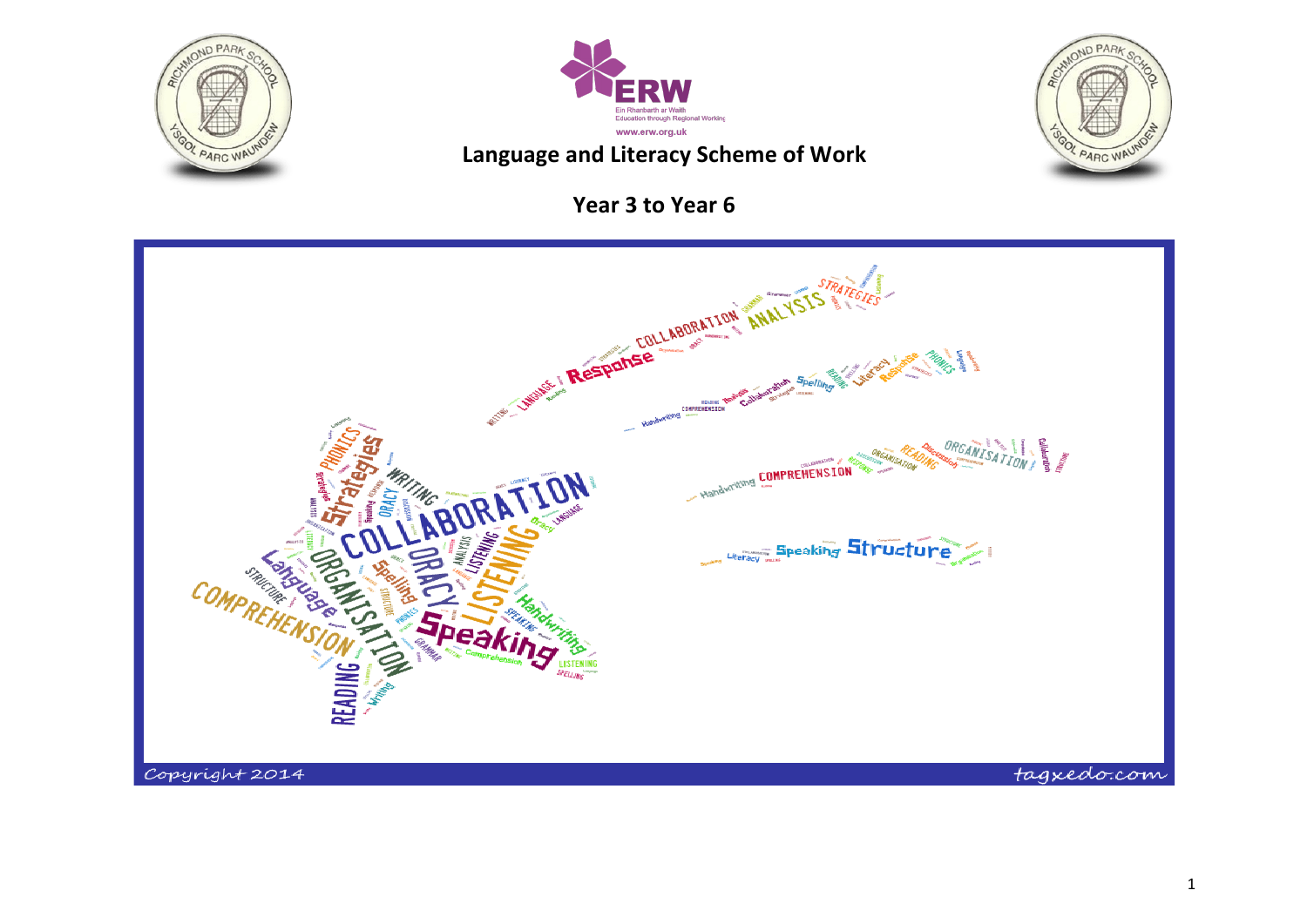### *Non –fiction text purposes*

| <b>Information</b>                                 | <b>Recount</b>                                                                                                   | <b>Explanation</b>                              | <b>Instructions</b>                                                                                                                                                        | <b>Persuasion</b>                                                                                                                                                                  | <b>Discussion</b>                                                                 |
|----------------------------------------------------|------------------------------------------------------------------------------------------------------------------|-------------------------------------------------|----------------------------------------------------------------------------------------------------------------------------------------------------------------------------|------------------------------------------------------------------------------------------------------------------------------------------------------------------------------------|-----------------------------------------------------------------------------------|
| To present information in<br>an unbiased way       | Retell an event                                                                                                  | A process or why<br>something is happening      | Discusses the use of<br>simple procedures<br>'How to do something'                                                                                                         | Present a view to<br>persuade others                                                                                                                                               | Ж<br>Ж<br>Ж<br>Ж<br>$\ast$<br>∗<br>Present a reasoned view<br>of an issue         |
| Classification<br><b>Description</b><br>Conclusion | Orientation e.g.<br>$\bullet$<br>information about<br>setting, context, place<br>or time<br>Events<br>Evaluation | Phenomenon $-$<br>opening statement<br>Sequence | States a goal<br>$\bullet$<br>Lists materials<br><b>States</b><br>$\bullet$<br>method/instruction in<br>sequence<br>(Includes diagrams or<br>illustrations for<br>clarity) | <b>Opening statement</b><br>$\bullet$<br>State position on the<br>$\bullet$<br><i>issue</i><br>$\bullet$<br>Arguments - reasons<br>and evidence<br>Summary/Conclusion<br>$\bullet$ | Thesis - opening<br>paragraph/context<br>Argument<br>Reiteration or<br>conclusion |
| Letter                                             | Letter                                                                                                           | <b>Non-fiction book</b>                         | Recipe                                                                                                                                                                     | <b>Travel brochure</b>                                                                                                                                                             | Newspaper editorial                                                               |
| Tourist guide                                      | Diary or journal                                                                                                 | <b>Technical manual</b>                         | <b>Technical manual</b>                                                                                                                                                    | <b>Advertisement</b>                                                                                                                                                               | Speech                                                                            |
| <b>Information leaflet</b>                         | Autobiography                                                                                                    | Encyclopaedia entry                             | <b>Timetable</b>                                                                                                                                                           | <b>Catalogue</b>                                                                                                                                                                   | Debate                                                                            |
| Magazine/newspaper<br>article                      | Newspaper report                                                                                                 | <b>Question and answer</b><br>leaflets          | <b>Directions</b>                                                                                                                                                          | <b>Poster</b>                                                                                                                                                                      | Formal essay                                                                      |
| <b>Non-fiction book</b>                            | Magazine article                                                                                                 | Record of a science<br>experiment               | List e.g. of rules                                                                                                                                                         | <b>Flyer</b>                                                                                                                                                                       | Article giving balanced<br>account of an issue                                    |
| Wikipedia entry                                    | Science experiment                                                                                               |                                                 | <b>Posters</b>                                                                                                                                                             | Newspaper/magazine<br><b>article</b>                                                                                                                                               |                                                                                   |
|                                                    | Postcard                                                                                                         |                                                 | <b>Notices</b>                                                                                                                                                             | <b>Book blurb</b>                                                                                                                                                                  |                                                                                   |
|                                                    | Email                                                                                                            |                                                 | <b>Signs</b>                                                                                                                                                               | <b>Formal letter</b>                                                                                                                                                               |                                                                                   |
|                                                    |                                                                                                                  |                                                 | <b>Cooking instructions</b>                                                                                                                                                | invitation                                                                                                                                                                         |                                                                                   |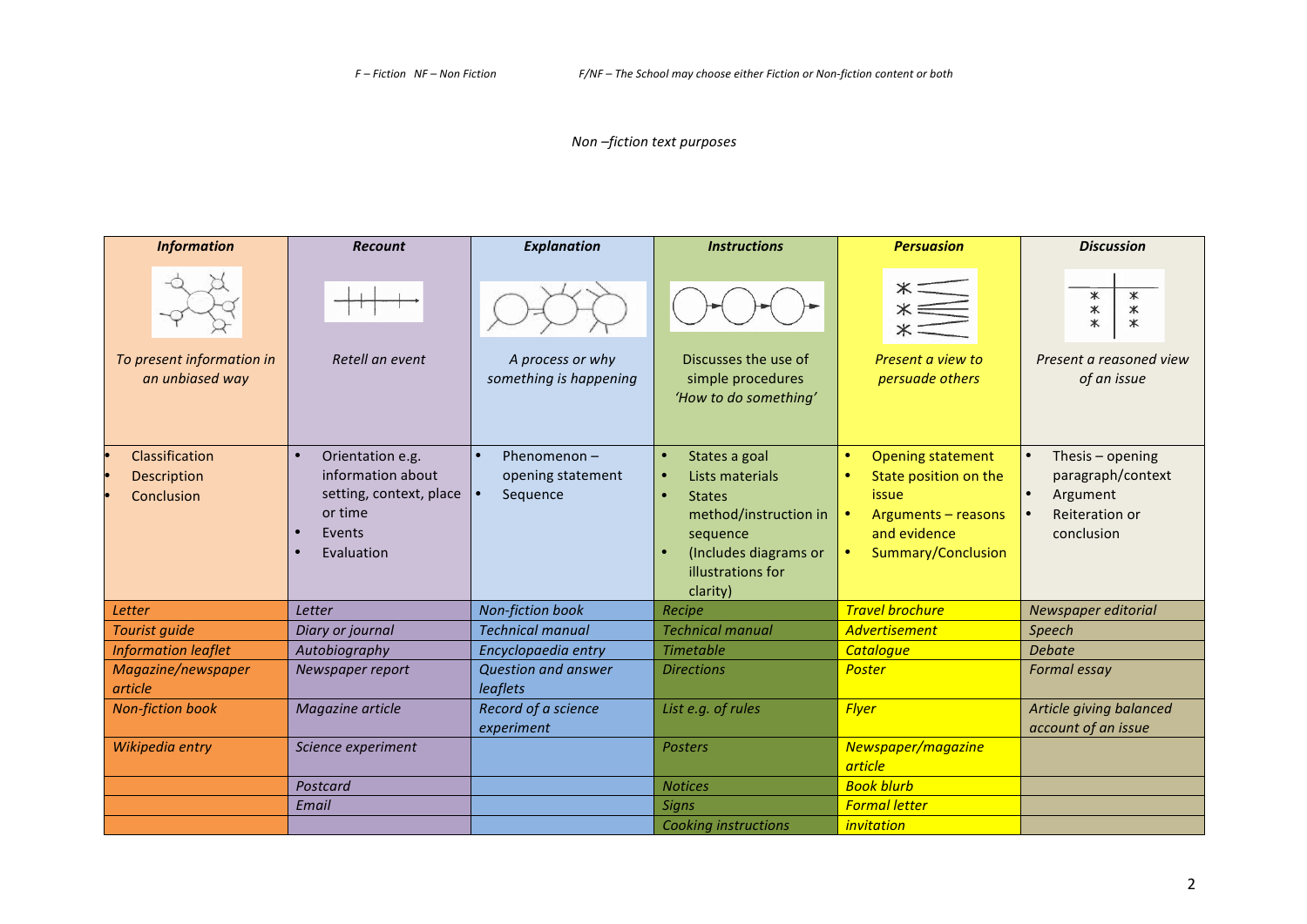Language and Literacy Scheme of Work - Key Stage 2

It is important to consider the following range of experiences for **oracy, reading and writing** when planning activities / lessons e.g. *use paintings, music, film, still and moving images* as stimuli when providing opportunities for pupils to respond orally.

### **Range of Experiences - Oracy**

### Learners should be given opportunities to:

- orally rehearse for writing
- respond orally to continuous and non-continuous texts
- see and hear different people talk, including successful speakers and people with different dialects, and respond to what is being seen and heard
- increase their confidence in language use by drawing on their knowledge of English (including standard English), Welsh and other languages
- respond orally to a variety of stimuli and ideas, including written and dynamic texts
- communicate for a range of purposes, *e.g. recount and present information, instruct, arque and explain a point of view, discuss an issue, persuade, question and explore interpretations, convey feelings*
- speak and listen individually, in pairs, in groups and as members of a class
- use a variety of methods to present ideas, including ICT, dramatic approaches, discussion and debate
- present, talk and perform in formal and informal contexts and for a variety of audiences including teachers, peers, younger/older learners, familiar and unfamiliar adults
- engage in activities that focus on words, their derivation, meanings, choice and impact
- listen and view attentively, responding to a wide range of communication, *e.g. written and dynamic texts, theatre and poetry performance, visiting speakers, explanations*
- speak clearly, using intonation and emphasis appropriately, *e.g. recitation, oral storytelling*
- use appropriate vocabulary suitable for the situation or purpose
- use appropriate vocabulary and terminology to discuss, consider and evaluate their own work and that of others, *e.g. authors, peers.*

### Learners should experience a language-rich environment across the key stage where oracy, reading and writing experiences are connected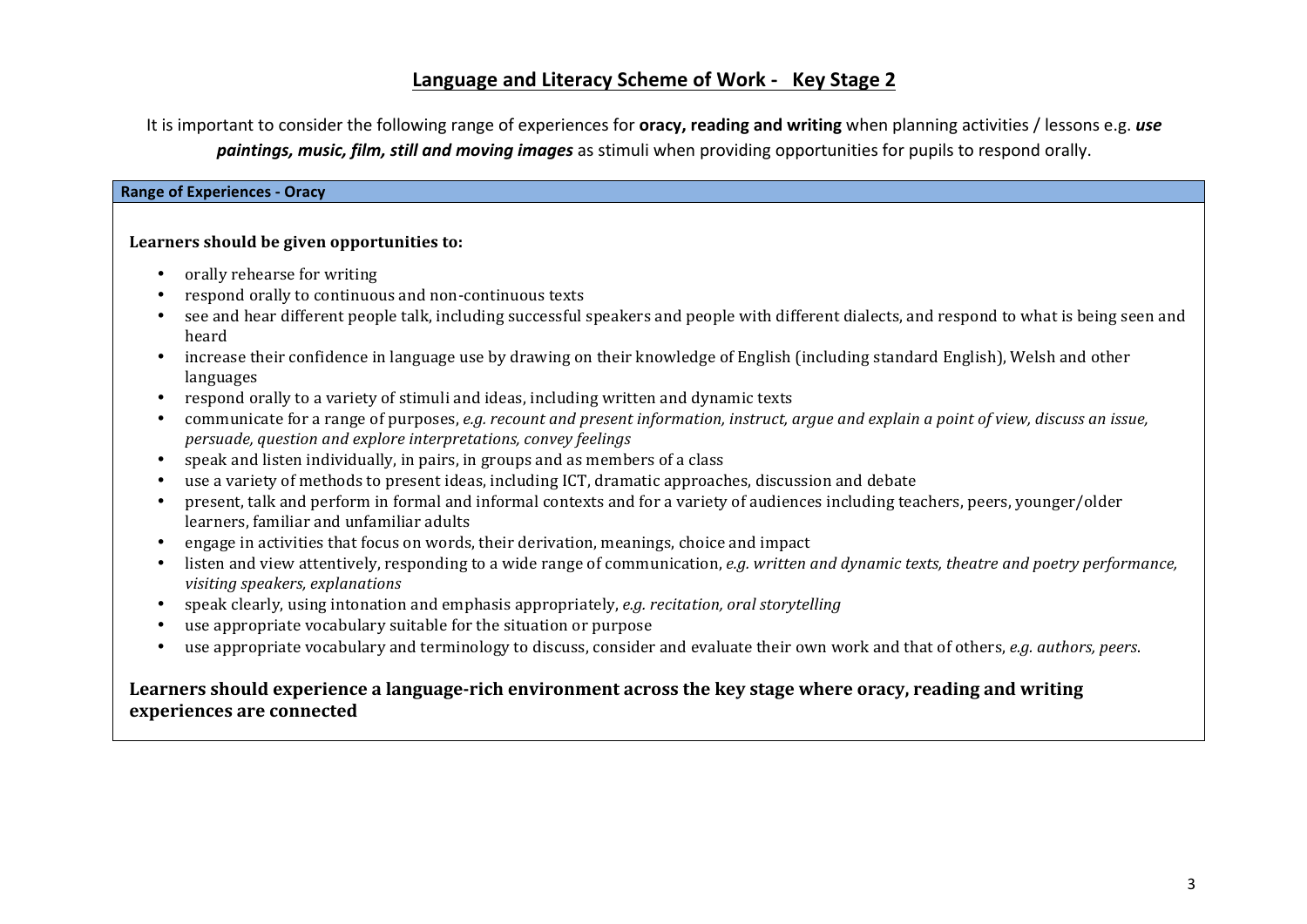### **Links with ICT**

Listen to audio clips considering dialects when appropriate and discuss key features of Traditional Tales

Power point presentation on a chosen subject

Watch and listen to third party recounts e.g. news / sports reports on television, radio or podcast. Develop commentary orally to recount events

Discuss graphs, tables, diagrams, data, spread sheets which are presented electronically

Discuss information gathered from the internet e.g. google, Wikipedia

#### **Story Telling Techniques / Recitation / Presentation**

Pie Corbett, Talk4Writing, Story Mountains, Big Writing

Shared reading, shared writing

Guided Reading

Recount real and imaginary events

Recite poetry

Deliver information on a chosen topic in a formal situation e.g. presentation to parents

### **Drama and Role Play**

Hot seating

Adopt the role of a chosen character in real life and imaginary situations e.g. to debate, recount, inform, instruct

**Interviews** 

Script and perform a dialogue

### **Paired, group and class discussions**

**Oracy**

Debate, consider, evaluate information and develop ideas / methods

Voice and express opinions with supporting evidence

Diamond 9

Create mind maps to develop ideas

Compare orally written examples of instructional, persuasive explanation, recount, information and discussion texts evaluating their effectiveness

Evaluate the use of language in a range of genres, including poetry e.g. the use of rhetorical questioning

Describe own interpretation of stimulus e.g. poetry, films, paintings.

KWL Questioning grids e.g. teacher led discussion to reinforce / assess knowledge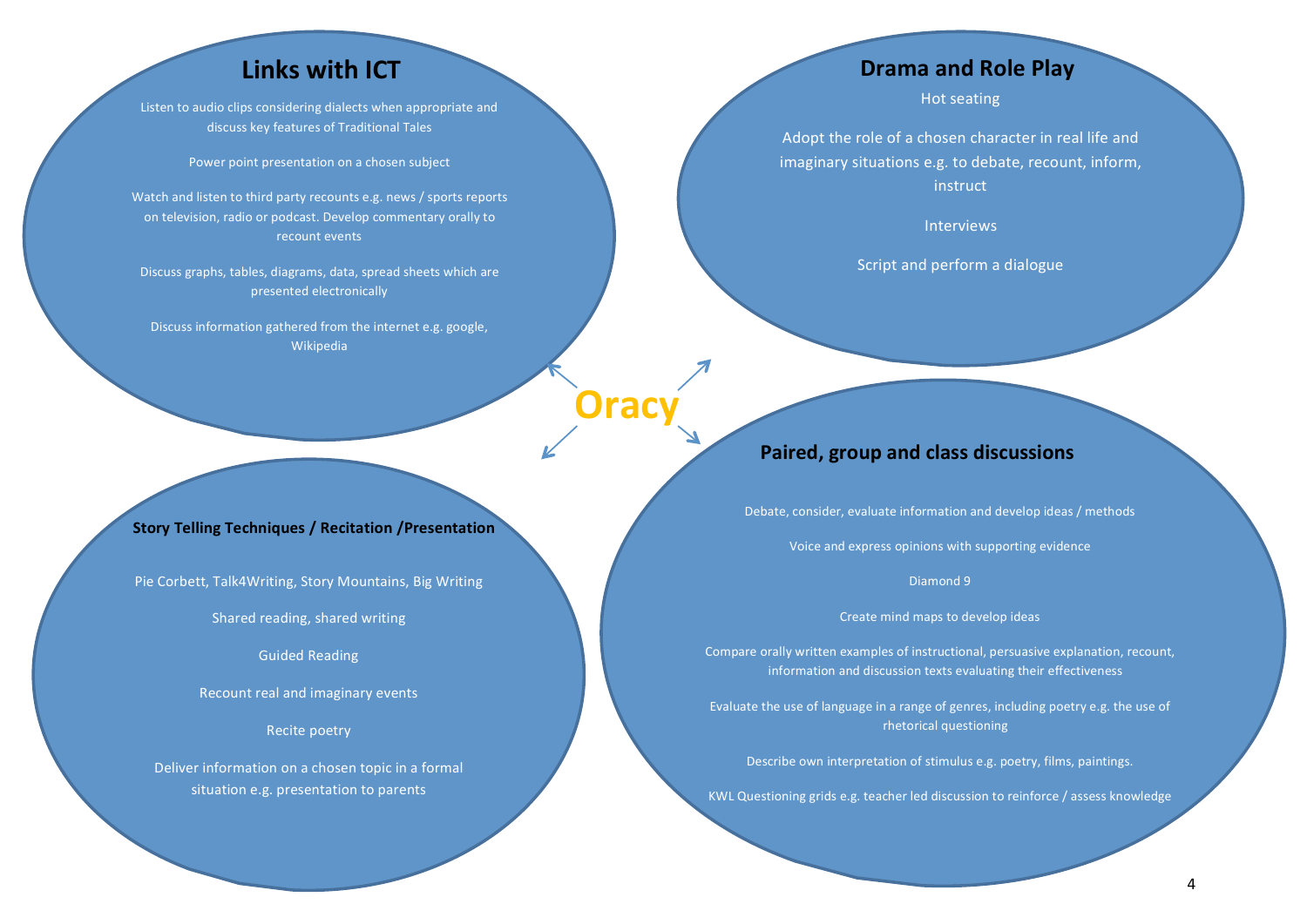### Learners should be given opportunities to:

• read a wide range of continuous and non-continuous texts, in printed and dynamic format, as a basis for oral and written responses. These should include: extracts and complete texts

- information and reference texts
- traditional and contemporary poetry and prose
- classic children's fiction and poetry
- graphic novels and picture books
- drama, including drama in performance
- texts written by Welsh authors, texts with a Welsh dimension and texts from other cultures
- texts that have challenging subject matter, which broadens perspectives and extends thinking
- texts with a variety of structures, forms, purposes, intended audiences and presentational devices
- texts that demonstrate quality and variety in language use
- texts that reflect individual choice of reading matter
- texts with a variety of social, historical and cultural contexts
- texts that extend learners' intellectual, moral and emotional understanding
- texts with a variety of tone, *e.g.* humour, parody, word play
- texts that demonstrate the impact of technology on language use
- texts that present challenge
- read individually and collaboratively, *e.g. paired reading, quided group reading, shared reading*

read for different purposes, *e.g.* for personal pleasure; to retrieve, summarise and synthesise key information; to interpret and *integrate information;* to verify information; to deepen understanding through re-reading; to identify language devices used by *the writer in order to analyse purpose; to identify alternative readings of a text* 

• develop appropriate vocabulary and terminology to discuss, consider and evaluate their own work and that of others, *e.g. authors, poets, peers in written and dynamic texts.* 

### Learners should experience a language-rich environment where oracy, reading and writing experiences are connected to ensure that they become enthusiastic, independent and reflective readers.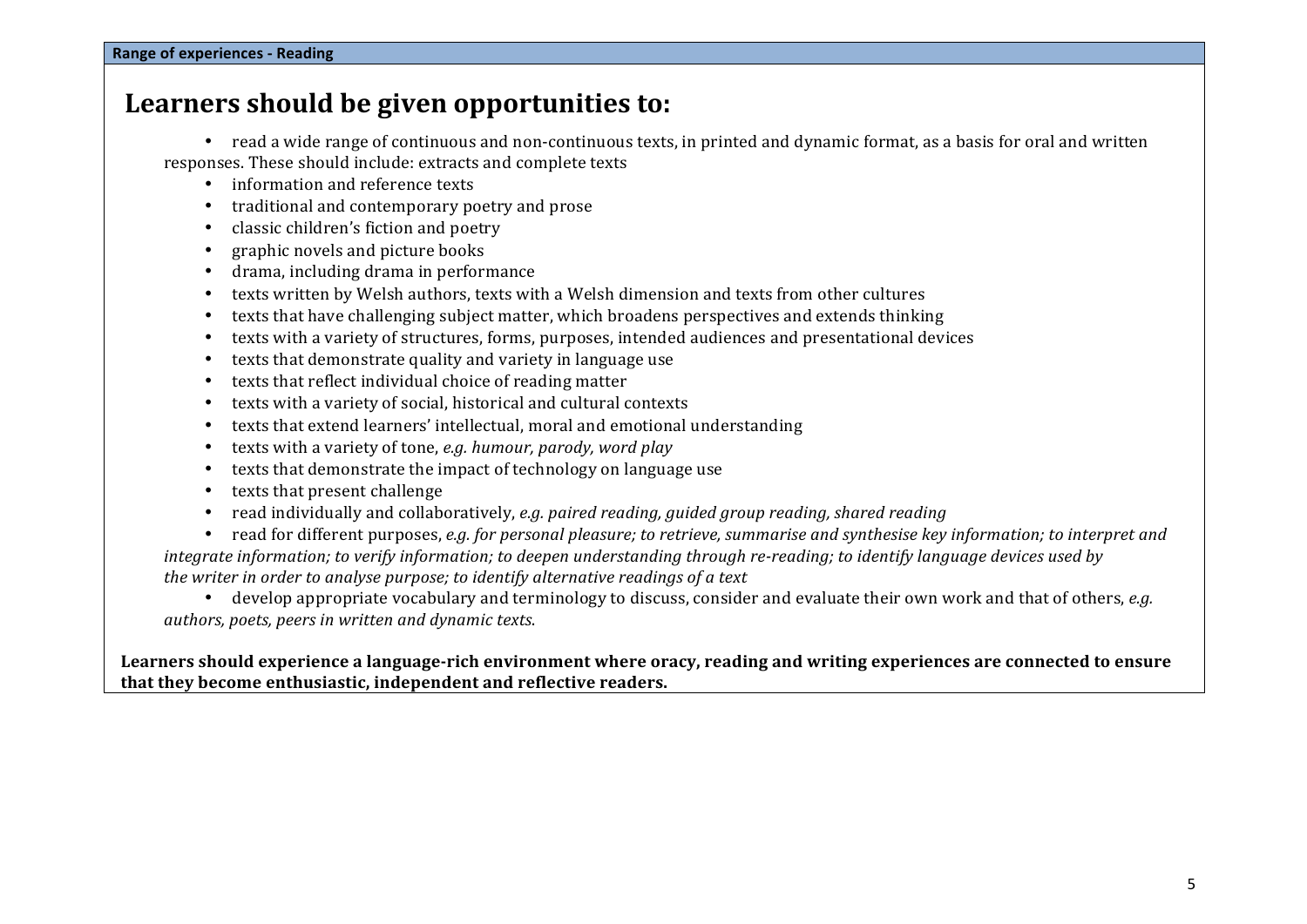# **Whole Class Small group**

Focus on specific content e.g. characterisation, language features / effects, dialogue, what's inferred and structure in both fiction, nonfiction and within the six text types

Read and re-tell a wide range of texts from a variety of media, including ICT and classic novels and those with Welsh dimensions e.g. myths and tales

Language experience e.g. add adiectives, metaphors or similes to simple text to enhance the readers experience and understanding.

Shared book experience; including annotation and teacher question led discussion to ensure progression and understanding.

Model reading using punctuation for effect, drawing upon dialects and evoking the emotions of children.

Create spider charts, timelines, tables, boxing-up grids etc. to plan work, categorize information and to create structure for final written outcomes. 

**Phonics** 

#### Read and re-tell

Guided reading using reading prompt questioning cards e.g. to introduce texts, ask open question questions about the text and characters, model language patterns that may be unfamiliar, encourage prediction and occasionally address letter-sound relationships or clusters.

Use of recall questions

Prompts for responding to the text e.g. sequencing, high frequency words.

Phonics

### **Individual**

**Reading**

Supported reading of fiction and non-fiction to refine and develop skills, knowledge and understanding of texts.

Use past test papers and booklets to model different question styles and possible answers both orally and in writing.

Use the school library to select relevant material for research and personal interest.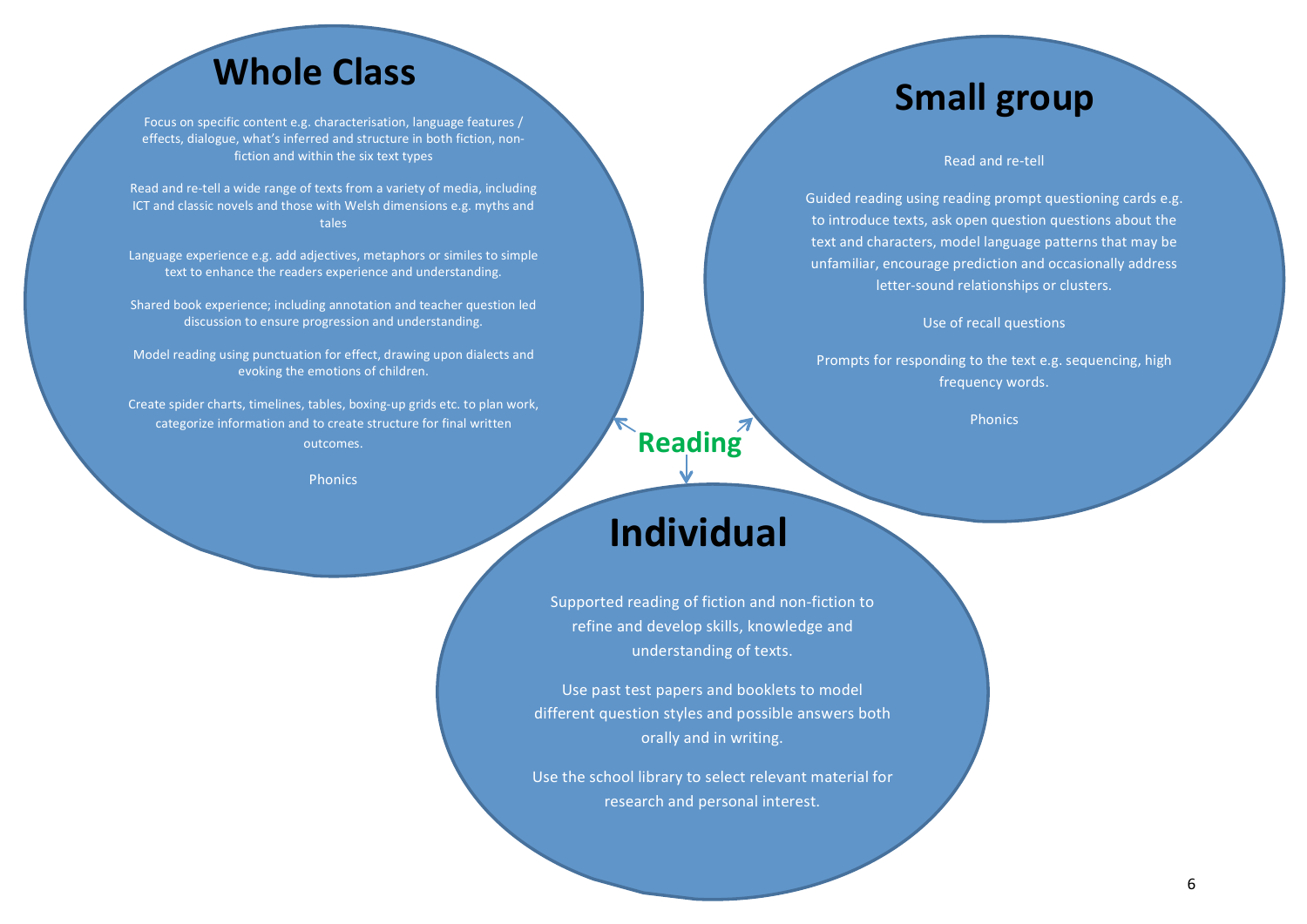### **Range of experiences - Writing**

#### Learners should be given opportunities to:

- write for a variety of purposes, including to: recount
- instruct
- inform
- explain
- argue/persuade
- discuss/analyse
- evaluate
- narrate
- describe
- empathise

• write in a range of continuous and non-continuous texts in a variety of forms, *e.g. letters, diaries, articles, stories, reports, speeches, short plays* and scripts, leaflets, advertisements, posters, web pages, questionnaires, reviews, soliloquies

• write for a range of authentic audiences, real or imagined, *e.g. peers, younger learners, teachers, family members, publications, local politicians,* historical and fictional characters

- produce poetic writing, using imagery and poetic devices
- use a wide range of written and dynamic stimuli, *e.g.* stories, picture books, images, poems, experiences, film, paintings and music
- use appropriate vocabulary and terminology to discuss, consider and evaluate their own work and that of others, *e.g. authors, peers.*

### Learners should experience a language-rich environment where oracy, reading and writing experiences are connected.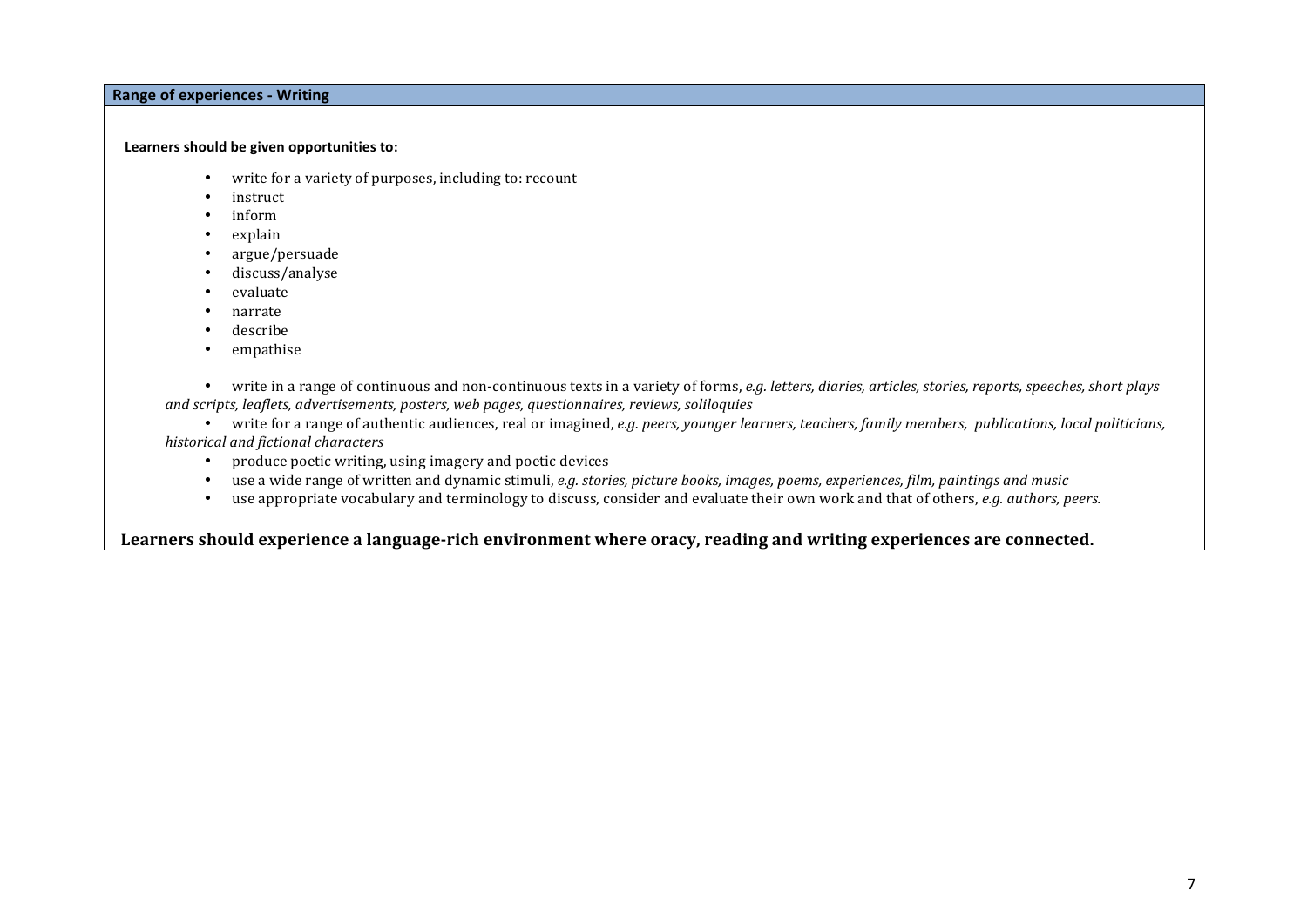## **Linking Oracy and Reading to Writing**

**Shared reading** 

**Role Play**

**Hot Seating**

**Map a story/Retell – Pie Corbett** 

**Change the story e.g. outcome of a dilemma** 

Cause and effect e.g. how to actions result in reactions

**Story Breakdown - Setting, Theme, Characters, Events e.g. Setting – wood, Grandmother's house** 

### **The Process of Writing**

**Select genre/topic** 

**Identify success criterea** 

**Select content and plan and research the topic** 

Individual, paired and group tasks leading to writing

**Draft**

**Improve text/make adjustments** 

**Proof read and check spelling** 

**Share with others** 

Assessment for learning throughout the process

### **Writing Skills**

**Writing**

Directionality – left to right, top to bottom

**Spaces between words**

**Sentence structure**

**Spelling and Grammar** 

**Use of vocabulary**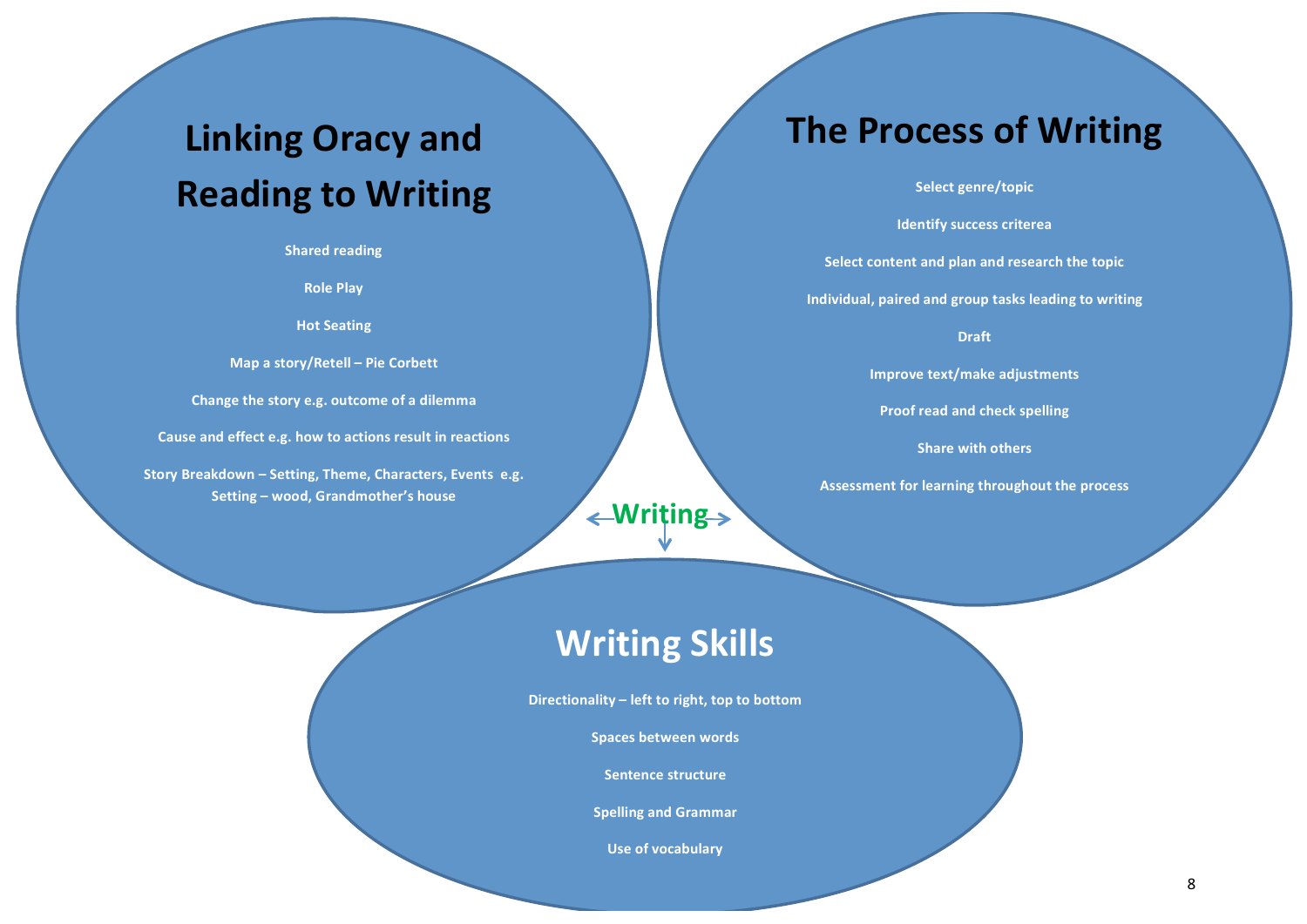### **Activities should include when possible:**

- Opportunities to develop and use a variety of punctuation within oracy, reading and writing tasks e.g. through shared reading and writing, Talk for Writing/ Pie Corbett strategies and VCOP pyramid.
- Opportunities to develop phonological knowledge through explicit teaching, including blending for reading and segmenting for spelling e.g. Letters and Sounds and purposeful planned opportunities to build on/reinforce skills within other areas of the curriculum.
- Opportunities to develop handwriting in accordance with the school policy and the requirements of the Literacy and Numeracy Framework.
- Opportunities to develop ICT skills.
- Opportunities to establish Learning Objectives, agree Success Criteria and redraft for improvement, using personal / on-line and formal dictionaries thesauruses when appropriate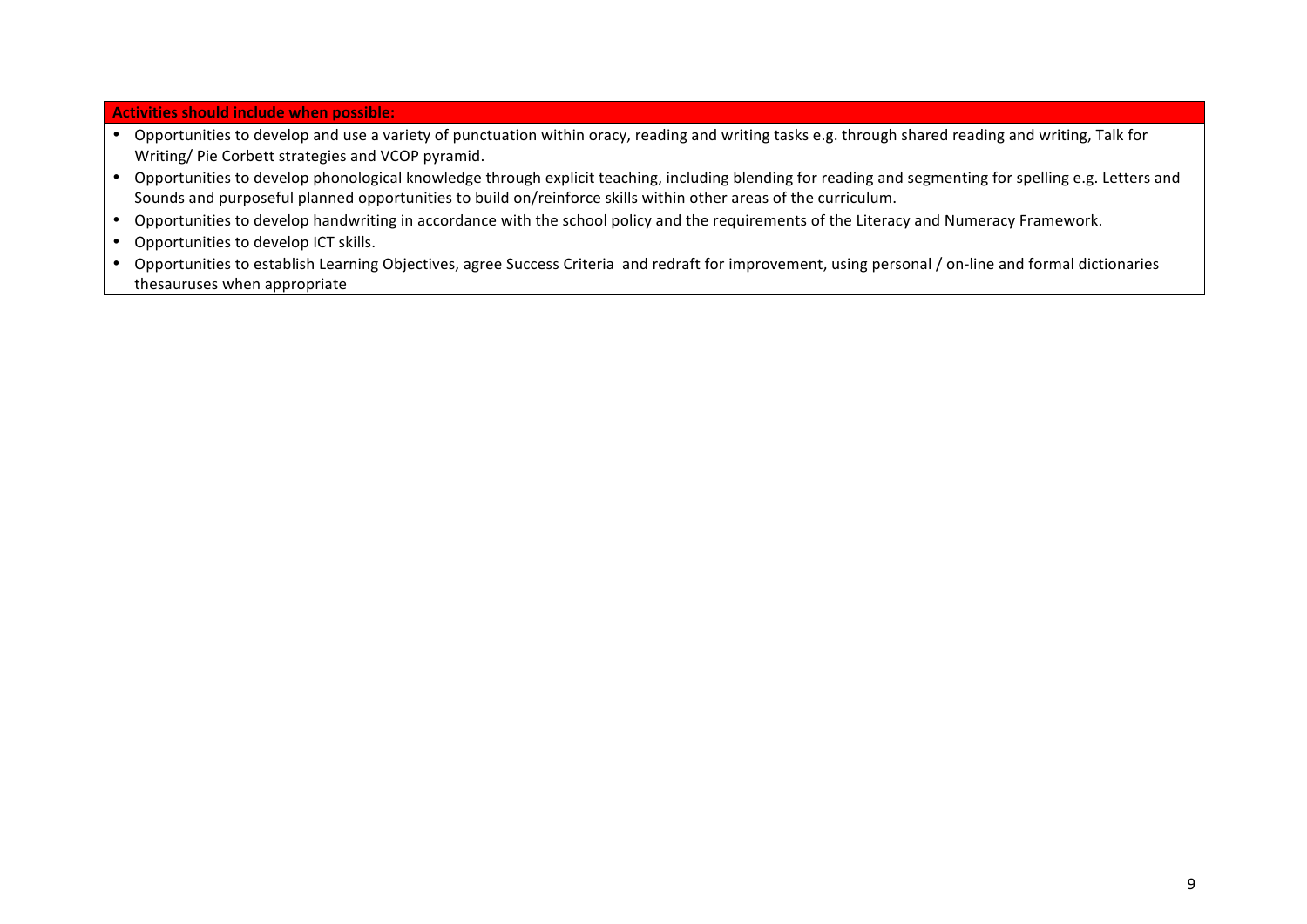### **Year 3 – Term 2 (Cycle 2)**

|                                         | Spelling                                                                                                       |                                                                                     | Handwriting                                                                                             | <b>ICT</b>                                                                                                                                   |
|-----------------------------------------|----------------------------------------------------------------------------------------------------------------|-------------------------------------------------------------------------------------|---------------------------------------------------------------------------------------------------------|----------------------------------------------------------------------------------------------------------------------------------------------|
|                                         |                                                                                                                |                                                                                     | Produce legible handwriting and present work appropriately<br>joining letters in some words             | Use on-screen functions, e.g. font, colour, cut, paste, size, to present their<br>work in ways to interest the reader and enhance meaning    |
|                                         | Spell plural forms, e.g. -s, -es, -ies                                                                         |                                                                                     |                                                                                                         |                                                                                                                                              |
|                                         | Use past tense of verbs consistently e.g. consonant doubling before -ed                                        |                                                                                     |                                                                                                         |                                                                                                                                              |
|                                         | Spelling strategies - use strategies including knowledge of word families, roots, morphology and graphic       |                                                                                     |                                                                                                         |                                                                                                                                              |
|                                         | knowledge to spell words<br>Spell all high frequency words                                                     |                                                                                     |                                                                                                         |                                                                                                                                              |
| Year 3 - Term 2                         | Possible stimuli for Oracy, Reading and Writing                                                                | Written Outcome                                                                     | Language Features/Continuum                                                                             | <b>Exemplar Links with Framework</b>                                                                                                         |
| Focus                                   |                                                                                                                |                                                                                     |                                                                                                         |                                                                                                                                              |
|                                         | Shared reading to model and identify the key features                                                          | Write clear instructions within a leaflet.                                          | Present tense                                                                                           | Non-fiction                                                                                                                                  |
|                                         | of instructional writing e.g. states a goal to be                                                              |                                                                                     | Description for precision                                                                               | Geography - Directions on how to get from A to B                                                                                             |
|                                         | achieved, lists materials required in sequence,<br>provides simple, clear instructions and includes            | For example                                                                         | Punctuation - full stops, question marks, exclamation<br>marks and commas for lists.                    | How to clean up our village / school<br>Science - How to plant and grow a flower / vegetable                                                 |
|                                         | diagrams or illustrations for clarity.                                                                         |                                                                                     | Titles                                                                                                  | PSE - How to look after a pet                                                                                                                |
|                                         | Identify the topic and main ideas of some                                                                      | Non Fiction - How to look after a rabbit.                                           | Subject specific technical vocabulary                                                                   | How to look after yourself on a sunny day, How to keep myself clean                                                                          |
|                                         | instructional writing, using highlighting techniques, to                                                       | Write a set of step by step                                                         | Sentence statements e.g. Be careful if you,                                                             | DT - How to make a cup of tea / sandwich                                                                                                     |
| Non-fiction OR                          | identify key words etc.                                                                                        | instructions on how to care for them                                                | Remember to, Try not to, try to                                                                         | How to make a board game / materials, equipment needed, in order, simple                                                                     |
| <b>Fiction Instructions</b><br>Leaflet. | Read and follow a set of written instructions,<br>evaluating their effectiveness.                              | daily.                                                                              | Imperative verbs e.g. First, next, after, lastly<br>Prepositions e.g. before, after, next, onto, inside | instructions, diagrams, illustrations. Procedural text within the leaflet in<br>order to include a set of rules, quidelines or instructions  |
|                                         | Research specific information in texts using contents,                                                         | OR                                                                                  | Common nouns                                                                                            | Hobby instructions - present instructions on how to undertake a personal                                                                     |
|                                         | indexes, glossaries and dictionaries e.g. playground                                                           |                                                                                     | Connectives e.g. also, if, because, so                                                                  | hobby e.g. stamp collecting, karate, cycling, dancing                                                                                        |
|                                         | games                                                                                                          | Fiction - How to catch a dragon                                                     | Numbers/Bullet points                                                                                   |                                                                                                                                              |
|                                         | Create questionnaires to gather further information                                                            |                                                                                     | Headings / Sub-headings                                                                                 | Fiction                                                                                                                                      |
|                                         | Work in small groups, sharing ideas and information to<br>prepare a set of oral instructions on 'How to'       | Write a set of step by step<br>instructions.                                        | Diagrams with arrows / labelled diagrams<br>Use of negative commands e.g. Do not use glue at this       | How to catch a dragon<br>How to make fairy bread                                                                                             |
| Poster                                  | Give clear oral instructions to another group, using                                                           |                                                                                     | time                                                                                                    | How to make magic dust                                                                                                                       |
|                                         | relevant vocabulary and terminology e.g. How to                                                                |                                                                                     | Additional advice or suggested alternatives e.g. it's a                                                 | How to catch a villain                                                                                                                       |
|                                         | Skim to gain an overview of leaflets e.g. topic, purpose,                                                      | Create a poster which summarises the                                                | good idea to leave it overnight if you have time.                                                       | How to make cheese on toast for an alien                                                                                                     |
|                                         | layout, language features                                                                                      | steps in the process e.g. include visual                                            |                                                                                                         |                                                                                                                                              |
|                                         | Explore visual clues in leaflets to enhance<br>understanding and discuss the layout, structure and             | information e.g. labelled diagrams                                                  |                                                                                                         |                                                                                                                                              |
|                                         | language used.                                                                                                 |                                                                                     |                                                                                                         |                                                                                                                                              |
|                                         | Plan and create a 'How to guide' in the form of a                                                              |                                                                                     |                                                                                                         |                                                                                                                                              |
|                                         | leaflet which includes visual information e.g. labelled                                                        |                                                                                     |                                                                                                         |                                                                                                                                              |
|                                         | diagrams, questionnaires.                                                                                      |                                                                                     |                                                                                                         |                                                                                                                                              |
|                                         | Proofread and give an opinion about their own written<br>work and that of others; identify ways to improve and |                                                                                     |                                                                                                         |                                                                                                                                              |
|                                         | begin to edit                                                                                                  |                                                                                     |                                                                                                         |                                                                                                                                              |
|                                         | Review and improve sections of their work                                                                      |                                                                                     |                                                                                                         |                                                                                                                                              |
|                                         |                                                                                                                |                                                                                     |                                                                                                         |                                                                                                                                              |
| Non-fiction-<br>Persuasion              | Create mindmaps on a chosen topic e.g. The effects of<br>pollution                                             | Present a point of view in the form of a<br>formal letter e.g. letter to the school | Simple present tense<br>Phrases using 'that' e.g. I think that,                                         | Geography - Persuasive formal letter to oppose a new local development<br>Letter to persuade the town council to build a new skateboard park |
| Formal Letter                           | Small group discussion on the chosen topic e.g. The                                                            | council asking for new resources for the                                            | Punctuation - full stops, question marks, exclamation                                                   | Letter to school council regarding new resources for the school,                                                                             |
| Writing                                 | main causes of pollution and what can be done to                                                               | school playground.                                                                  | marks and commas for lists.                                                                             | classroom, yard.                                                                                                                             |
|                                         | prevent further damage to the environment.                                                                     |                                                                                     | Select appropriate style and vocabulary                                                                 | Science - Formal letter to voice concern and to persuade others of the                                                                       |
|                                         | Listen carefully to others and make connections with<br>what they are learning and already know. Encourage     |                                                                                     | Adverbs of time to aid sequencing e.g. now, then,<br>tonight, tomorrow, yesterday (if a sequence of     | negative effects of pollution.<br>Letter to persuade the town council to build a new skateboard park                                         |
|                                         | pupils to ask relevant questions/make comments to                                                              |                                                                                     | events is described in support of an argument)                                                          | Letter to school council regarding new resources for the school,                                                                             |
|                                         | reinforce understanding.                                                                                       |                                                                                     | Rhetorical questions e.g. Don't you think?                                                              | classroom, yard.                                                                                                                             |
| $\sum_{k=1}^{n}$                        | Further research the topic in texts using contents,                                                            |                                                                                     | Sentence starters e.g. I think, I don't think, I                                                        | History - Letter from a school child in Victorian times (Maestir School)                                                                     |
|                                         | indexes, glossaries and dictionaries                                                                           |                                                                                     | believe, I don't believe                                                                                | to persuade councillors not to close the school                                                                                              |
|                                         | Develop relevant vocabulary through exploring a wide<br>range of simple persuasive texts, reading information  |                                                                                     | Connectives e.g. also, if, because, so<br>Openings e.g. I write to you because, I would like            | Local workmen write a formal letter to persuade the Master to reduce<br>the taxes.                                                           |
|                                         | texts and diagrams                                                                                             |                                                                                     | to, Thank you for                                                                                       | Rebecca Riots - Formal letter to persuade dignitaries of the unfairness of                                                                   |
|                                         | Edit mindmaps, adding any relevant information that                                                            |                                                                                     | Phrases to finish of e.g. Lastly, I would like to                                                       | the toll charges.                                                                                                                            |
|                                         | has been gathered.                                                                                             |                                                                                     | say, I believe that, I look forward to hearing                                                          |                                                                                                                                              |
|                                         | Discuss the importance of speaking clearly when                                                                |                                                                                     | from you                                                                                                |                                                                                                                                              |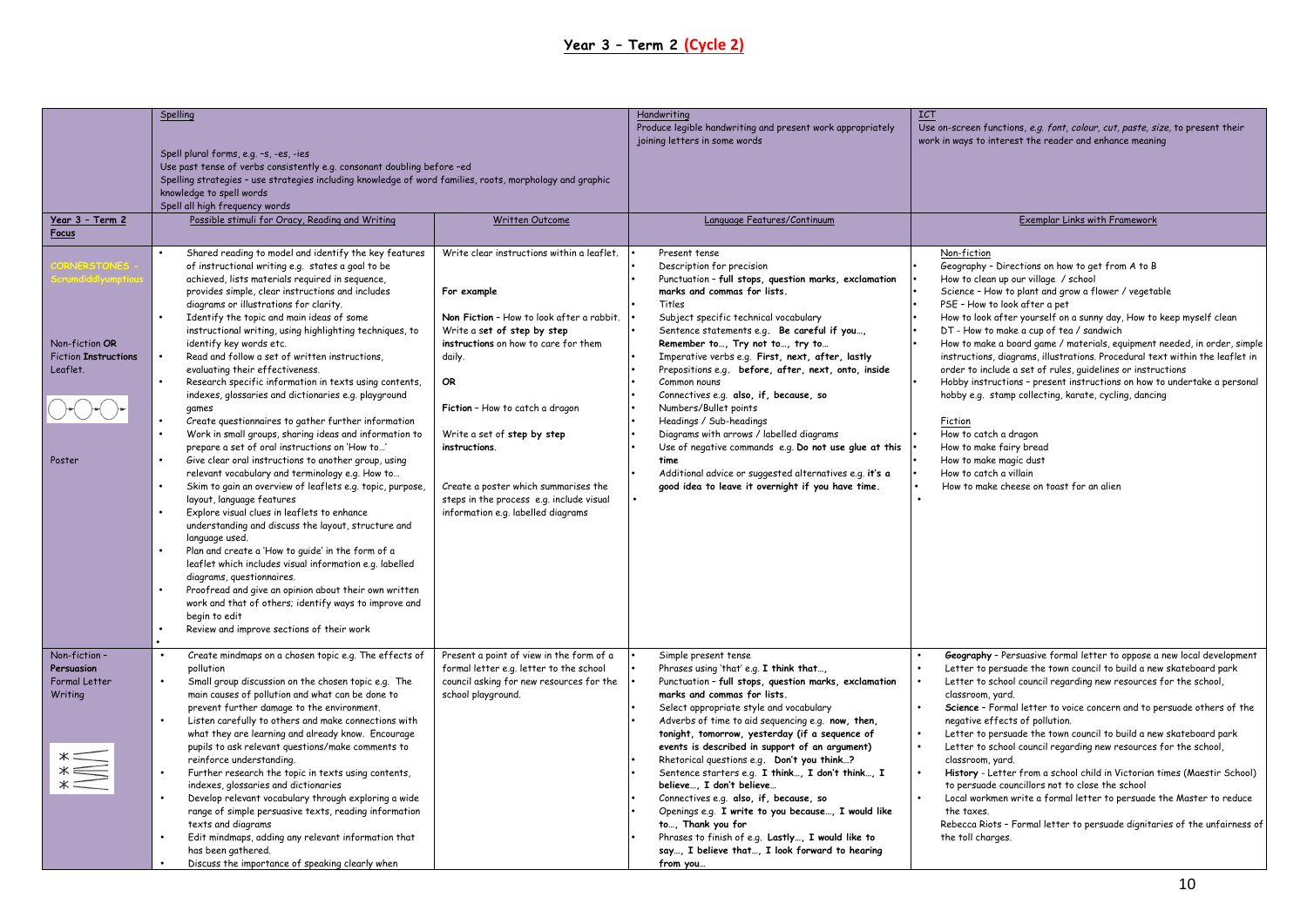| Poetry - Vocabulary<br>building                        | presenting a point of view and varying expression in<br>order to persuade others e.g. peers, visitors to the<br>school.<br>Role play and drama - explore particular persuasive<br>scenarios and discuss the effectiveness of different<br>strategies used e.g. the use of formal and informal<br>language.<br>Shared reading of persuasive formal letters to model<br>and identify the key features<br>Compare orally written examples of persuasive formal<br>letters, evaluating their effectiveness.<br>Plan and present a point of view in the form of a<br>formal letter.<br>Proofread and give an opinion about their own written<br>work and that of others; identify ways to improve and<br>begin to edit<br>Review and improve sections of their work<br>Describe the effect a poem has and suggest possible<br>interpretations.<br>Discuss the choice of words and their impact, noticing<br>how the poet creates 'sound effects' e.g. alliteration                                                                                                                                                                                                                                                                                                                                                                                                                                                                                                                                                                                                                                                 |                                                                                                                                                                                                                                                                                                                                                                                                                                                                                      | Language forms associated with spoken language,<br>relying more on the patterns of speech than on poetic<br>conventions of rhyme and metre.                                                                                                                                                                                                                                                                                                                                                                                                                                                                                                                                                                                                                                                                                                                                                                                                                                                                                                                                                                 |                                                                                                                                                                                                                                             |
|--------------------------------------------------------|---------------------------------------------------------------------------------------------------------------------------------------------------------------------------------------------------------------------------------------------------------------------------------------------------------------------------------------------------------------------------------------------------------------------------------------------------------------------------------------------------------------------------------------------------------------------------------------------------------------------------------------------------------------------------------------------------------------------------------------------------------------------------------------------------------------------------------------------------------------------------------------------------------------------------------------------------------------------------------------------------------------------------------------------------------------------------------------------------------------------------------------------------------------------------------------------------------------------------------------------------------------------------------------------------------------------------------------------------------------------------------------------------------------------------------------------------------------------------------------------------------------------------------------------------------------------------------------------------------------|--------------------------------------------------------------------------------------------------------------------------------------------------------------------------------------------------------------------------------------------------------------------------------------------------------------------------------------------------------------------------------------------------------------------------------------------------------------------------------------|-------------------------------------------------------------------------------------------------------------------------------------------------------------------------------------------------------------------------------------------------------------------------------------------------------------------------------------------------------------------------------------------------------------------------------------------------------------------------------------------------------------------------------------------------------------------------------------------------------------------------------------------------------------------------------------------------------------------------------------------------------------------------------------------------------------------------------------------------------------------------------------------------------------------------------------------------------------------------------------------------------------------------------------------------------------------------------------------------------------|---------------------------------------------------------------------------------------------------------------------------------------------------------------------------------------------------------------------------------------------|
| Non-fiction OR<br>Fiction<br><b>Explanation</b><br>How | Read, recite and perform free verse<br>Guide pupils to reflect on processes and to sequence an<br>explanation orally.<br>See and hear an oral explanation of a process using a<br>flowchart.<br>Orally explain how to make/create/build<br>Listen carefully to others and make connections with<br>what they are learning and already know. Encourage<br>pupils to ask relevant questions during<br>discussion/presentations and to make comments to<br>reinforce understanding.<br>Develop relevant vocabulary through independent,<br>quided and shared reading of simple explanation texts<br>and invitations.<br>Read explanations in the form of captions, pictures,<br>diagrams and text in books and the world around them<br>e.g. wall displays.<br>Look for specific information in texts using contents,<br>indexes, glossaries and dictionaries.<br>Explore visual clues to enhance understanding e.g.<br>diagrams, charts<br>Undertake a practical task and produce a flow chart,<br>ensuring content is clearly sequenced leading to final<br>written outcome and compile a class book of<br>explanations e.g. on 'How we recycled materials to make<br>something useful'<br>Read and discuss a variety of invitations to different<br>events; identifying the main features e.g. language,<br>layout<br>Create individual invitations e.g. to a sale where the<br>recycled objects will be sold to raise money.<br>Proofread and give an opinion about their own written<br>work and that of others; identify ways to improve and<br>begin to edit<br>Review and improve sections of their work | Produce a flow chart, ensuring content is<br>clearly sequenced leading to final<br>written outcome and compile a class<br>book of explanations.<br>For example:<br>Non-fiction<br>Class book - How materials can be<br>recycled into something useful.<br>Create individual invitations to a sale<br>where the recycled objects will be<br>sold to raise money.<br>OR<br>Fiction<br>Class book - How magic spells are<br>created.<br>Create individual invitations to magic<br>show. | Explanation<br>Logical sequence / Time connectives e.g. First, then,<br>following, finally<br>Opening statements e.g. I will try to, Firstly I<br>will, I am going to<br>Punctuation - full stops, question marks, exclamation<br>$\bullet$<br>marks and commas for lists.<br>Causal connectives e.g. so, because<br>'Timeless' present tense e.g. are, turns, happens<br>$\bullet$<br>Action verbs - e.g. falls, rises, changes<br>$\bullet$<br>Conjunctions - when, then, first, after this, so<br>$\bullet$<br>Heading<br>Use of diagrams or pictures<br>$\bullet$<br>Invitation<br>Polite directives e.g. please come to, it will take<br>place at, it starts at, it finishes at we're<br>looking forward to<br>Punctuation - full stops, question marks,<br>exclamation marks and commas for lists.<br>More advanced language constructions e.g. we/I<br>would like to invite you, during the afternoon<br>we/I will be, at around, it would be good if,<br>we/I hope that you will<br>Time connectives e.g. first of all, later, at<br>about, following that, at the end of the<br>afternoon, finally | Non-fiction<br>How do brown bears and polar bears differ?<br>How to keep safe whilst cycling to school/crossing the road<br>Fiction<br>How would you change the school for the better if you were<br>headteacher?<br>How to solve a mystery |
| Poetry structure<br>Free Verse Poetry -<br>List Poem   | Read and perform list poetry                                                                                                                                                                                                                                                                                                                                                                                                                                                                                                                                                                                                                                                                                                                                                                                                                                                                                                                                                                                                                                                                                                                                                                                                                                                                                                                                                                                                                                                                                                                                                                                  | Write a list poem                                                                                                                                                                                                                                                                                                                                                                                                                                                                    | A simple list of words, phrases or sentences, often<br>preceded by a 'starter' sentence, such as 'Happiness<br>is'                                                                                                                                                                                                                                                                                                                                                                                                                                                                                                                                                                                                                                                                                                                                                                                                                                                                                                                                                                                          | Examples: Ten thing's found in a wizard's pocket by Ian Mcmillan<br>http://www.poetryteachers.com/poetclass/lessons/bugsme.html                                                                                                             |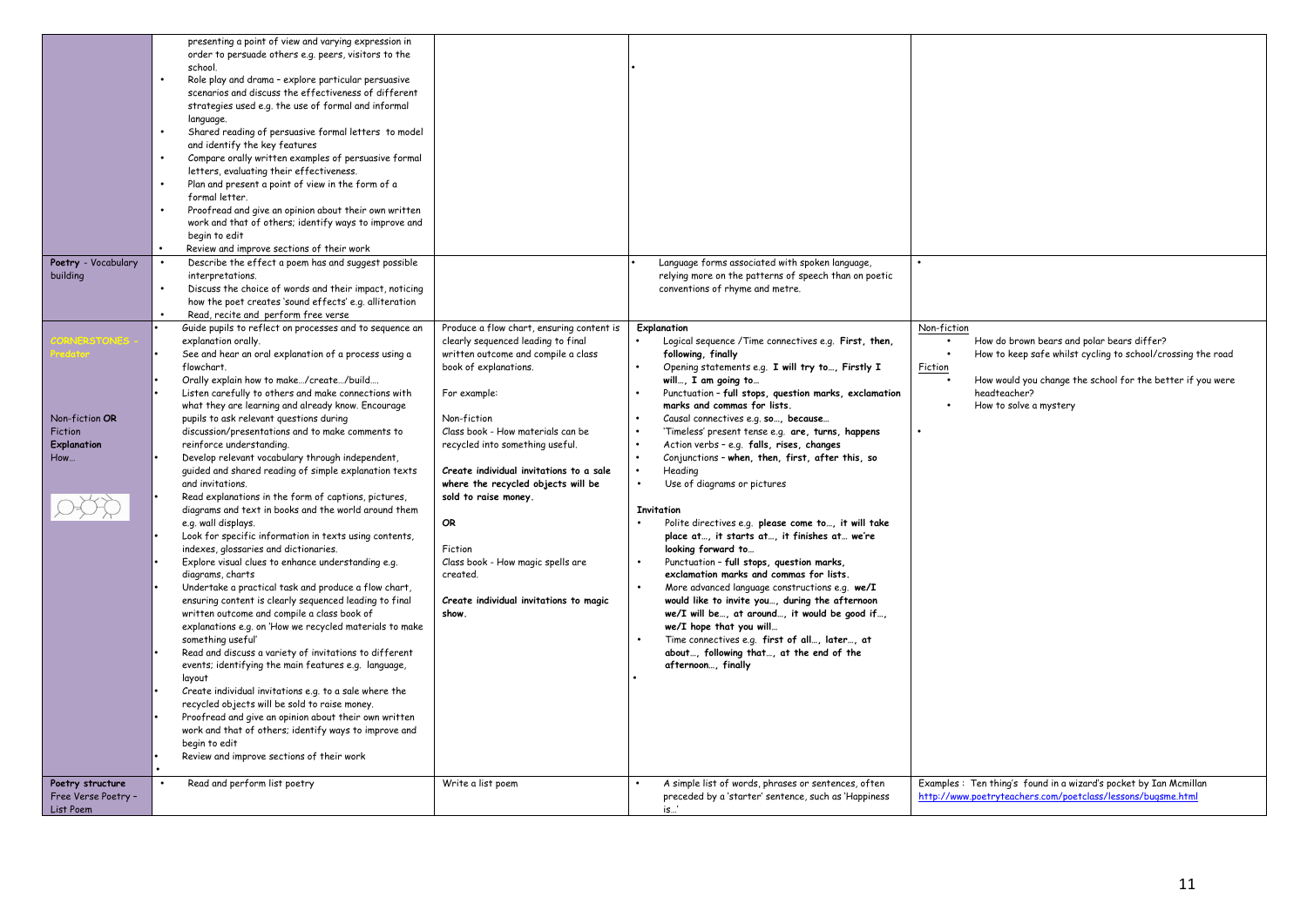### **Year 3 – Term 3 (Cycle 2)**

| <b>ICT</b><br><b>Spelling</b><br>Handwriting                                                                                                                                                                                              |                                                                                                                                           |
|-------------------------------------------------------------------------------------------------------------------------------------------------------------------------------------------------------------------------------------------|-------------------------------------------------------------------------------------------------------------------------------------------|
| Produce legible handwriting and present work appropriately joining<br>letters in some words                                                                                                                                               | Use on-screen functions, e.g. font, colour, cut, paste, size, to present their<br>work in ways to interest the reader and enhance meaning |
| Spell plural forms, e.g. -s, -es, -ies                                                                                                                                                                                                    |                                                                                                                                           |
| Use past tense of verbs consistently e.g. consonant doubling before -ed                                                                                                                                                                   |                                                                                                                                           |
| Spelling strategies - use strategies including knowledge of word families, roots, morphology                                                                                                                                              |                                                                                                                                           |
| and graphic knowledge to spell words<br>Spell all high frequency words                                                                                                                                                                    |                                                                                                                                           |
| <mark>Year 3 - Term 3</mark><br>Possible stimuli for Oracy, Reading and<br><b>Written Outcome</b><br>Language Features/Continuum                                                                                                          | <b>Exemplar Links with Framework</b>                                                                                                      |
| <b>Writing</b><br><b>Focus</b>                                                                                                                                                                                                            |                                                                                                                                           |
| Read and listen to a range of newspaper<br>Factual based Newspaper article e.g. The<br>Article                                                                                                                                            | PSE - The importance of a healthy diet.                                                                                                   |
| <b>CORNERSTONES -</b><br>articles, identifying how they are<br>importance of a healthy diet.<br>Precise clear language to give information                                                                                                | The importance of leisure facilities in the community for children e.g.                                                                   |
| organised e.g. paragraph headings,<br>Introduction to set the scene<br><b>Tremors</b>                                                                                                                                                     | park, swimming pool, skate park                                                                                                           |
| pictures, graphs, the use of questions as<br>Include supporting simple graphs, tables<br>Punctuation - full stops, question marks, exclamation marks<br>and imported images to summarise<br>and commas for lists.<br>titles.              | Geography - The effects of air or water pollution.<br>The most suitable pet for a 4 year old.                                             |
| Group discussion on a particular topic e.g.<br>information.<br>Headings, sub-headings                                                                                                                                                     | Penguins/Camels/ Butterflies                                                                                                              |
| Non-fiction -<br>The importance of eating healthily. What<br>Degree of formality                                                                                                                                                          |                                                                                                                                           |
| <b>Information</b><br>do they know? What do they need to<br>Opening Statements e.g. I am going to, I will try                                                                                                                             |                                                                                                                                           |
| News Paper Article<br>Factual sentence starters for information e.g. This is a ,<br>research? How will they undertake their                                                                                                               |                                                                                                                                           |
| are, is, They are, They are also, They like to,<br>research?                                                                                                                                                                              |                                                                                                                                           |
| Research the topic e.g. listen to and<br>They don't like, It can, It doesn't<br>discuss related texts, watch videos on the<br>Create an advertisement for the                                                                             |                                                                                                                                           |
| topic, interview a member of the public<br>Newspaper e.g. for a new healthy drink<br>Advertisement                                                                                                                                        |                                                                                                                                           |
| Starting sentences with a verb e.g. Don't, Try a, You<br>(policeman, resident of a housing estate,                                                                                                                                        |                                                                                                                                           |
| doctor), visit the place to gain deeper<br>will be                                                                                                                                                                                        |                                                                                                                                           |
| Persuasive statements e.g. it will, you will be<br>understanding of the issues (countryside                                                                                                                                               |                                                                                                                                           |
| where proposed housing development is to<br>Adjectives e.g. amazing, incredible<br>be built).                                                                                                                                             |                                                                                                                                           |
| Continually discuss the information as it is                                                                                                                                                                                              |                                                                                                                                           |
| <b>Advertisement</b><br>being collected, recording key points in                                                                                                                                                                          |                                                                                                                                           |
| note form e.g. mind map, diagrams,                                                                                                                                                                                                        |                                                                                                                                           |
| highlighting key words of texts.                                                                                                                                                                                                          |                                                                                                                                           |
| Work in small groups to collate information<br>$\begin{matrix} * \\ * \end{matrix}$                                                                                                                                                       |                                                                                                                                           |
| under specific headings e.g. positive,<br>negative effects.                                                                                                                                                                               |                                                                                                                                           |
| Write a newspaper article that draws                                                                                                                                                                                                      |                                                                                                                                           |
| attention to the topic being discussed,                                                                                                                                                                                                   |                                                                                                                                           |
| include supporting simple graphs, tables                                                                                                                                                                                                  |                                                                                                                                           |
| and imported images to summarise                                                                                                                                                                                                          |                                                                                                                                           |
| information.<br>Proofread and give an opinion about their                                                                                                                                                                                 |                                                                                                                                           |
| own written work and that of others;                                                                                                                                                                                                      |                                                                                                                                           |
| identify ways to improve and begin to edit                                                                                                                                                                                                |                                                                                                                                           |
| Review and improve sections of their work                                                                                                                                                                                                 |                                                                                                                                           |
|                                                                                                                                                                                                                                           |                                                                                                                                           |
| <b>Poetry - Vocabulary</b><br>Recite and perform familiar poems by<br>Rhythm and Rhyme<br>building<br>heart                                                                                                                               |                                                                                                                                           |
| Shared reading of poems                                                                                                                                                                                                                   |                                                                                                                                           |
| Express opinions, likes and dislikes                                                                                                                                                                                                      |                                                                                                                                           |
| Explain the pattern of simple forms.                                                                                                                                                                                                      |                                                                                                                                           |
|                                                                                                                                                                                                                                           |                                                                                                                                           |
| Model reading using punctuation for<br>Use a fable (myth, legend or parable) to<br>First person<br><b>CORNERSTONES -</b>                                                                                                                  | Geography - The Town Mouse and Country Mouse                                                                                              |
| effect, drawing upon dialects and evoking<br>write a fictional diary of the chosen<br>Past tense<br><b>Gods and Mortals</b><br>the emotions of the listener.<br>character.<br>Punctuation - full stops, question marks, exclamation marks | The Boy Who Cried Wolf - diary of the boy (moral message)<br>RE - Diary of the Prodigal Son, Diary of the man on the road side in         |
| $\bullet$<br>Encourage pupils to listen carefully to<br>and commas for lists.                                                                                                                                                             | The Good Samaritan                                                                                                                        |
| fables and ask relevant questions to<br>Simple connectives e.g. and, but, so                                                                                                                                                              |                                                                                                                                           |
| Fiction - Recount<br>reinforce and build on understanding e.g.<br>Sentence starters for coherence e.g. Firstly, Next,                                                                                                                     |                                                                                                                                           |
| characterisation, language features,<br>Write a review of the literature studied.<br>Finally<br><b>Diary</b>                                                                                                                              |                                                                                                                                           |
| effects, dialogue, what's inferred and<br>Other sentence starters e.g. I felt so<br>structure. Discuss relevant information                                                                                                               |                                                                                                                                           |
| Specific and descriptive language e.g. magical, kingdom<br>and key ideas e.g. How did the chosen<br>Adverbs to describe actions e.g. gently, angrily, bravely,                                                                            | 12                                                                                                                                        |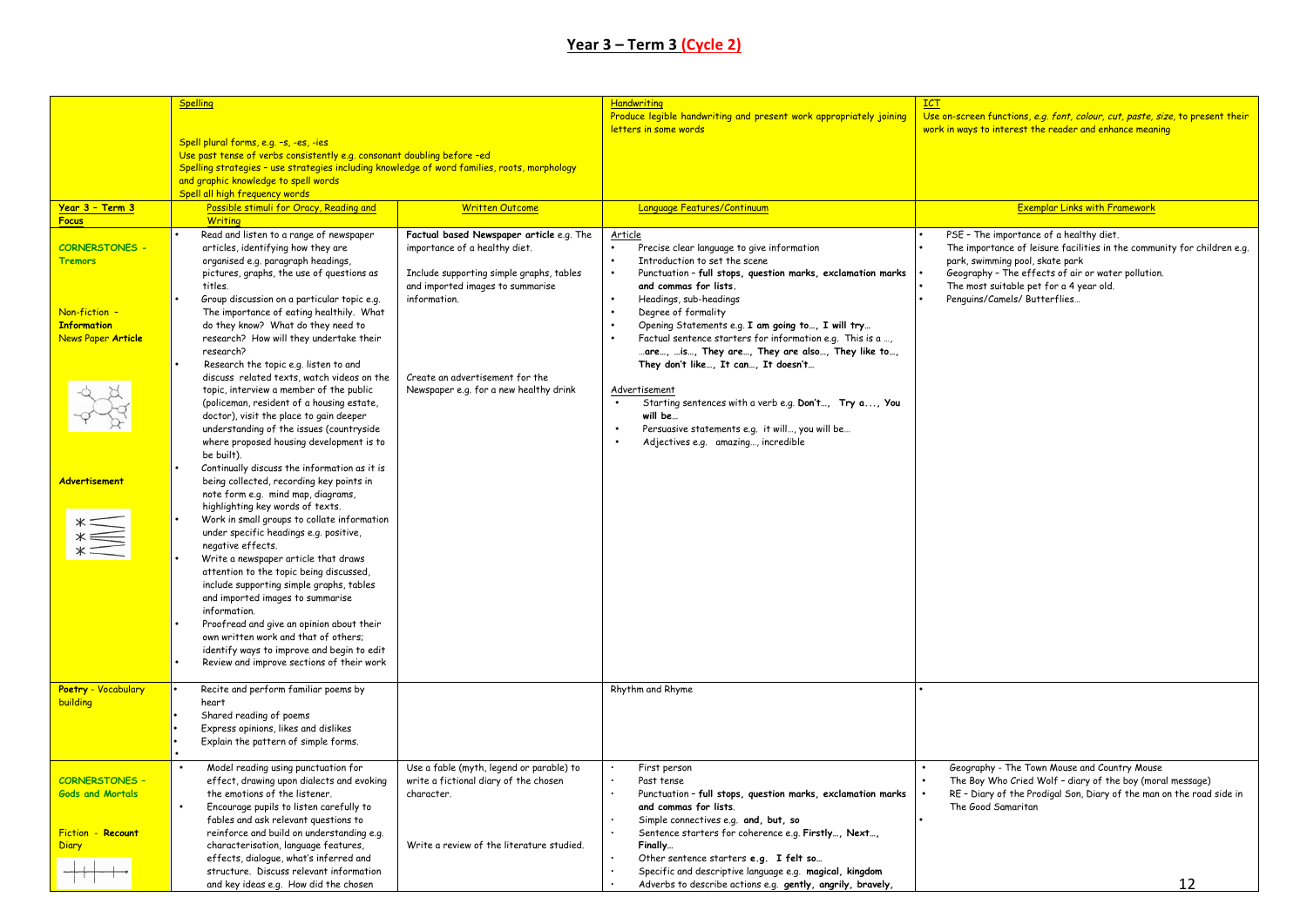| <b>Book Review</b><br>Fiction - Dialogue with<br>2 characters | character feel? What led to the day's<br>events?<br>Explore visual clues in fables e.g. to<br>enhance understanding.<br>Recount a series of events in sequence<br>using Pie Corbett storytelling strategies<br>e.g. A day in the life of<br>Explore the key features of characters<br>within fables through role play; keeping in<br>role and supporting others.<br>Track a character through a story and<br>see how they change during e.g. become<br>wiser<br>Independent and shared reading of diary<br>$\bullet$<br>extracts.<br>Discuss and evaluate extracts from<br>$\bullet$<br>diaries e.g. layout, use of language<br>Shared writing to model key features of<br>$\bullet$<br>a diary.<br>Recount information from fables in the<br>form of a written diary entry.<br>Use a fable (myth, legend or parable) to<br>$\bullet$<br>write a fictional diary of the chosen<br>character.<br>Proofread and give an opinion about their<br>own written work and that of others;<br>identify ways to improve and begin to<br>edit<br>Review and improve sections of their work<br>Shared reading of dialogues to model key<br>features and deduce the main ideas<br>developed<br>Identify a scenario to be explored and<br>developed through the dialogue e.g. daily<br>chores undertaken by the warriors.<br>Role Play e.g. re-enact dialogues, using<br>appropriate and relevant vocabulary for<br>the task e.g. greetings, level of formality.<br>Keep in role and support others.<br>Evaluate a range of dialogues, noting the<br>effectiveness of key features, such as;<br>choice of vocabulary, use of punctuation<br>for effect e.g. exclamation mark and<br>choice of dialogue tags.<br>Plan and write a dialogue between 2<br>fictional characters which develops the<br>key points and ideas explored through the<br>chosen topic<br>Proofread and give an opinion about their<br>own written work and that of others; | Write a dialogue between 2 fictional<br>characters. | carefully, foolishly, excitedly<br>Adjectives to describe characters e.g. old, thin, young,<br>curly, kind, brave, untidy<br>Adjectives to describe settings e.g. cosy, dusty, warm,<br>cold<br>Speech like phrases e.g. by the way, I should have told you<br>that, I think that, the best bit was, the worst part was.<br>Adverbs to start a diary sentence with e.g. Hopefully,<br>Luckily, Thankfully.<br>Rhetorical questions e.g. You'll never guess what happened?<br>Use appropriate and relevant vocabulary for the task e.g.<br>greetings, level of formality<br>Use dialogue to increase the tension, (move the story forward<br>if within a narrative) and reveal character' relationships to<br>one another.<br>Punctuation - full stops, question marks, exclamation marks<br>and commas for lists.<br>Use of connectives e.g. first of all, after that, at the<br>end of the day<br>Dialogue tags other than "said" e.g. asked, cried, lied, sang,<br>replied, laughed<br>Connectives e.g. and, but, so, when, then, because, when,<br>if | History - 2 Celtic Warriors / Children talking about daily life /<br>chores in a Celtic village.<br>Dialogue between friends playing in school during the Victorian era<br>and not allowed to speak Welsh / having been caught speaking welsh<br>and awarded the Welsh Not. |
|---------------------------------------------------------------|------------------------------------------------------------------------------------------------------------------------------------------------------------------------------------------------------------------------------------------------------------------------------------------------------------------------------------------------------------------------------------------------------------------------------------------------------------------------------------------------------------------------------------------------------------------------------------------------------------------------------------------------------------------------------------------------------------------------------------------------------------------------------------------------------------------------------------------------------------------------------------------------------------------------------------------------------------------------------------------------------------------------------------------------------------------------------------------------------------------------------------------------------------------------------------------------------------------------------------------------------------------------------------------------------------------------------------------------------------------------------------------------------------------------------------------------------------------------------------------------------------------------------------------------------------------------------------------------------------------------------------------------------------------------------------------------------------------------------------------------------------------------------------------------------------------------------------------------------------------------------------------------------------------------------------|-----------------------------------------------------|----------------------------------------------------------------------------------------------------------------------------------------------------------------------------------------------------------------------------------------------------------------------------------------------------------------------------------------------------------------------------------------------------------------------------------------------------------------------------------------------------------------------------------------------------------------------------------------------------------------------------------------------------------------------------------------------------------------------------------------------------------------------------------------------------------------------------------------------------------------------------------------------------------------------------------------------------------------------------------------------------------------------------------------------------------|-----------------------------------------------------------------------------------------------------------------------------------------------------------------------------------------------------------------------------------------------------------------------------|
| Poetry Structure -<br><b>Haiku</b>                            | identify ways to improve and begin to edit<br>Review and improve sections of their work<br>Read and write Haiku and Tanka poetry                                                                                                                                                                                                                                                                                                                                                                                                                                                                                                                                                                                                                                                                                                                                                                                                                                                                                                                                                                                                                                                                                                                                                                                                                                                                                                                                                                                                                                                                                                                                                                                                                                                                                                                                                                                                   | Write Haiku and Tanka poetry                        | Haiku - 3 lines: syllable pattern 5, 7, 5                                                                                                                                                                                                                                                                                                                                                                                                                                                                                                                                                                                                                                                                                                                                                                                                                                                                                                                                                                                                                | https://www.youngwriters.co.uk/types-haiku-poem<br>http://www.johnfosterchildrenspoet.co.uk/index.php/getting-started/22-<br>haiku/24                                                                                                                                       |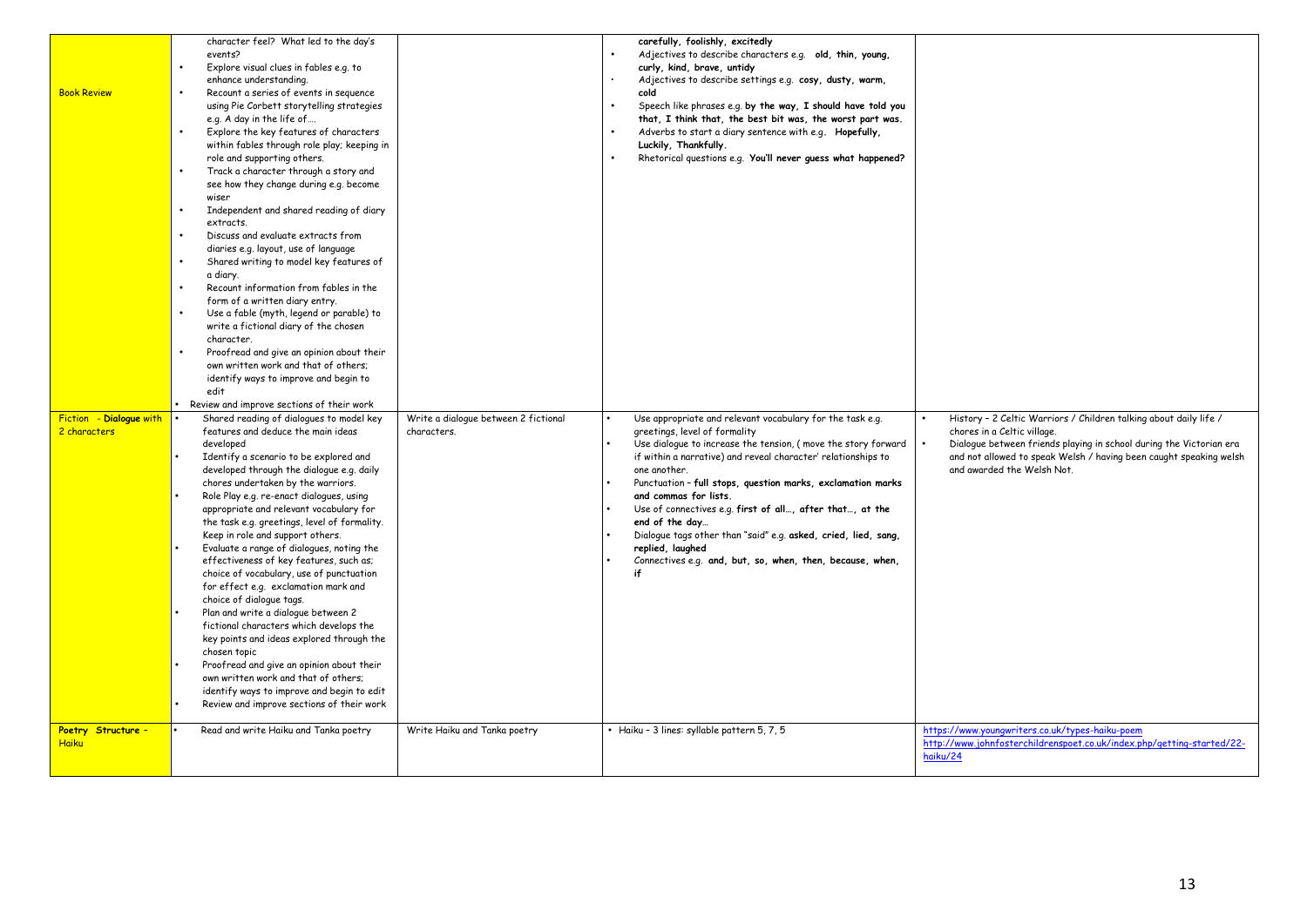### **Year 4 – Term 2 (Cycle 2)**

|                                                                    | Spelling                                                                                                                                                                                                                                                                                                                                                                                                                                                                                                                                                                                                                                                                                                                                                                                                                                                                                                                                                                                                                                                                                                                                                                                                                                                                                                                                                                                                                                                                                                                                                                                                   |                                                                                                                                                                                                                                                                                                                                                                                        | Handwriting                                                                                                                                                                                                                                                                                                                                                                                                                                                                                                                                                                                                                                                                                                                                                          | ICT                                                                                                                                                                                                                                                                                                                                                                                                                                                                                      |
|--------------------------------------------------------------------|------------------------------------------------------------------------------------------------------------------------------------------------------------------------------------------------------------------------------------------------------------------------------------------------------------------------------------------------------------------------------------------------------------------------------------------------------------------------------------------------------------------------------------------------------------------------------------------------------------------------------------------------------------------------------------------------------------------------------------------------------------------------------------------------------------------------------------------------------------------------------------------------------------------------------------------------------------------------------------------------------------------------------------------------------------------------------------------------------------------------------------------------------------------------------------------------------------------------------------------------------------------------------------------------------------------------------------------------------------------------------------------------------------------------------------------------------------------------------------------------------------------------------------------------------------------------------------------------------------|----------------------------------------------------------------------------------------------------------------------------------------------------------------------------------------------------------------------------------------------------------------------------------------------------------------------------------------------------------------------------------------|----------------------------------------------------------------------------------------------------------------------------------------------------------------------------------------------------------------------------------------------------------------------------------------------------------------------------------------------------------------------------------------------------------------------------------------------------------------------------------------------------------------------------------------------------------------------------------------------------------------------------------------------------------------------------------------------------------------------------------------------------------------------|------------------------------------------------------------------------------------------------------------------------------------------------------------------------------------------------------------------------------------------------------------------------------------------------------------------------------------------------------------------------------------------------------------------------------------------------------------------------------------------|
|                                                                    | Use strategies including knowledge of word families, roots, morphology, derivations and graphic knowledge to<br>spell words e.g. words with more complex patterns                                                                                                                                                                                                                                                                                                                                                                                                                                                                                                                                                                                                                                                                                                                                                                                                                                                                                                                                                                                                                                                                                                                                                                                                                                                                                                                                                                                                                                          |                                                                                                                                                                                                                                                                                                                                                                                        | Produce handwriting which is clear and legible and may be cursive                                                                                                                                                                                                                                                                                                                                                                                                                                                                                                                                                                                                                                                                                                    | Explore and use appropriately the different<br>forms of writing on-screen to interact with<br>others, e.g. websites, e-mails, blogs                                                                                                                                                                                                                                                                                                                                                      |
| Year 4 - Term 2<br>Focus                                           | Possible stimuli for Oracy, Reading and Writing                                                                                                                                                                                                                                                                                                                                                                                                                                                                                                                                                                                                                                                                                                                                                                                                                                                                                                                                                                                                                                                                                                                                                                                                                                                                                                                                                                                                                                                                                                                                                            | <b>Written Outcome</b>                                                                                                                                                                                                                                                                                                                                                                 | Language Features/Continuum                                                                                                                                                                                                                                                                                                                                                                                                                                                                                                                                                                                                                                                                                                                                          | <b>Exemplar Links with Framework</b>                                                                                                                                                                                                                                                                                                                                                                                                                                                     |
| Non-fiction OR<br><b>Fiction Instructions</b><br>Recipes<br>Poster | Display an example of instructional writing within a<br>brochure or pamphlet on the Interactive Whiteboard.<br>Class discussion encouraging pupils to identify the main<br>topic, structure and language features e.g. states a goal<br>to be achieved, lists materials required in sequence,<br>provides simple, clear instructions and includes diagrams<br>or illustrations for clarity.<br>Teacher led annotation of a text; highlighting key<br>features, use of language and organisation of text.<br>Look at a range of brochures or pamphlets, encouraging<br>pupils to respond orally and explain information and key<br>ideas.<br>Read and follow a set of written instructions, evaluating<br>their effectiveness.<br>Research specific information on the chosen 'How to'<br>topic from web pages, using search methods, considering<br>the most efficient methods.<br>Create a set of oral instructions based on the researched<br>topic. Individually explain the instructions orally to peers<br>within small group situations, using relevant vocabulary.<br>Listen carefully to the presentations of others and show<br>understanding of the main points, responding and giving<br>views on what the speaker has said.<br>Compile a class book based on the researched topic;<br>ensuring that information and instructions are presented<br>clearly. Include illustrations and diagrams for clarity of<br>meaning.<br>Proofread their own work and that of others, assessing<br>and identifying ways to improve before editing<br>Improve writing, checking for clarity and organisation | Compile a class recipe book.<br>For example:<br>Non-fiction - Our healthy recipes.<br>Fiction - Our marvellous potions for a<br>range of ailments<br>Individuals to compile instructions on the<br>chosen topic. Collate into a class book<br>which includes a cover, contents page,<br>glossary of terms and illustrations.<br>Create a poster advertising the launch of<br>the book. | Formal<br>Present tense<br>Titles<br>Punctuation - full stops, commas, exclamation marks<br>Subject specific vocabulary<br>Sentence statements e.g. Be careful if you, Remember to, Think about,<br>Consider<br>Procedural phrases e.g. To start with, Afterwards, At this point, Lastly<br>Prepositions e.g. before, after, next, onto, inside, through, during<br>Common nouns<br>Connectives e.g. also, if, because, so, after, however<br><b>Bullet points</b><br>Headings / Sub-headings<br>Diagrams with arrows / labelled diagrams to introduce sections/paragraphs<br>Use of negative commands e.g. Do not eat food with high sugar content.<br>Additional advice or suggested alternatives e.g. it's a good idea to leave it<br>overnight if you have time. | Non-fiction<br>Geography - How to use an atlas to<br>locate a place.<br>English - How to use a dictionary<br>Science - How to conduct an experiment.<br>Physical Education - How to play a game.<br>$\bullet$<br>Art - How to tie-dye a fabric.<br>Fiction<br>How to talk like the BFG<br>How to protect yourself from giants.<br>How to make marvellous medicine -George's<br>marvellous medicine                                                                                       |
| Non-fiction-<br>Persuasion                                         | Gather ideas on a chosen topic through discussion e.g. The<br>effects of pollution                                                                                                                                                                                                                                                                                                                                                                                                                                                                                                                                                                                                                                                                                                                                                                                                                                                                                                                                                                                                                                                                                                                                                                                                                                                                                                                                                                                                                                                                                                                         | Write a persuasive letter from own point<br>of view e.g. A letter to the local council                                                                                                                                                                                                                                                                                                 | Simple present tense<br>Punctuation - full stops, commas, exclamation marks, question marks and                                                                                                                                                                                                                                                                                                                                                                                                                                                                                                                                                                                                                                                                      | Geography - Improving the local town for<br>young people - skate park / leisure park /                                                                                                                                                                                                                                                                                                                                                                                                   |
| Formal Letter<br>Writing                                           | Small group discussion on the chosen topic e.g. The main<br>causes of pollution and what can be done to prevent<br>further damage to the environment.<br>Listen carefully to others and make connections with what<br>they are learning and already know. Encourage pupils to<br>ask relevant questions/make comments to reinforce<br>understanding.<br>Develop skimming techniques through further research on<br>the chosen topic. Read and analyse a range of persuasive<br>texts to identify key features e.g. letters to newspapers,<br>discussions of issues in books. Encourage pupils to record<br>relevant information to use in their writing.<br>Listen to audio clips of people talking persuasively.<br>Discuss the use of persuasive language and use role play to<br>consolidate understanding.<br>Use notes gathered to prepare a short talk to highlight<br>the main points of the chosen argument. Present the talk<br>to younger members of the school,<br>Shared reading and writing to model key features of a                                                                                                                                                                                                                                                                                                                                                                                                                                                                                                                                                                        | which outlines the need for better<br>amenities for children in the area.                                                                                                                                                                                                                                                                                                              | apostrophes e.g. I've<br>Phrases using 'that' e.g. I believe that, It is clear that,<br>Select appropriate style and vocabulary<br>Adverbs of time to aid sequencing e.g. now, then, tonight, tomorrow, yesterday<br>Rhetorical questions e.g. Isn't it clear that? I can't believe that?<br>Sentence starters e.g. I believe, I don't believe, In my opinion<br>Connectives e.g. also, if, because, so, after, however<br>Openings e.g. I write to you because, I would like to, I wish to, Thank you<br>for<br>Phrases to finish off e.g. Lastly, I would like to say, I believe thatMy last<br>point is                                                                                                                                                           | cinema / bowling alley.<br>Science / Geography- effects of pollution<br>on wildlife / effects of a development on<br>the local village / wildlife<br>PSE - Closing the local swimming<br>pool/Letter of complaint after visiting a<br>local café / restaurant. Thank you letter<br>to an individual after receiving a<br>donation.<br>RE - Thank you letter to a committee<br>after visiting a religious building.<br>Music - Letter of appreciation after a school<br>visit or recital. |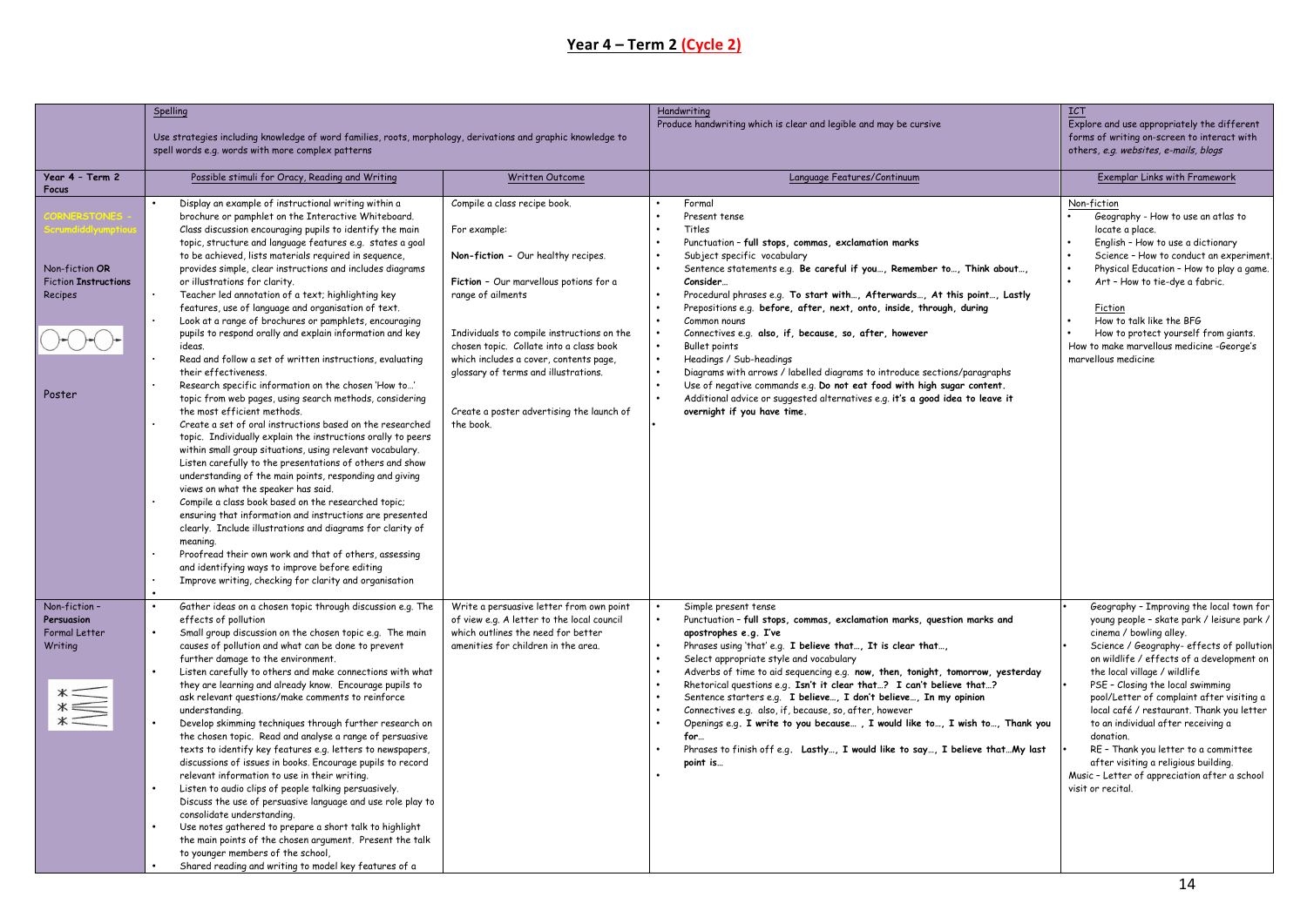|                                                   | formal letter<br>Analyse how a particular view can most convincingly be<br>presented, e.g. ordering points, visual aids, graphs, images,<br>etc. can be used to support or reinforce arguments and<br>investigate how style and vocabulary are used to convince<br>the reader.<br>Plan and present a point of view in the form of a formal<br>letter.<br>Proofread their own work and that of others, assessing<br>and identifying ways to improve before editing<br>Improve writing, checking for clarity and organisation                                                                                                                                                                                                                                                                                                                                                                                                                                                                                                                                                                                                                   |                                                                                                                                                                                                                                                                                                                                                                                                                                                                                                                      |                                                                                                                                                                                                                                                                                                                                                                                                                                                                                                                                                                                                                                                                                                                                                                                                                                                                                                                                                                                                                                                                                                                                                    |                                                                                                                                                                                                                                                                                                                                                                                                                                                                                                                                                                                                                         |
|---------------------------------------------------|-----------------------------------------------------------------------------------------------------------------------------------------------------------------------------------------------------------------------------------------------------------------------------------------------------------------------------------------------------------------------------------------------------------------------------------------------------------------------------------------------------------------------------------------------------------------------------------------------------------------------------------------------------------------------------------------------------------------------------------------------------------------------------------------------------------------------------------------------------------------------------------------------------------------------------------------------------------------------------------------------------------------------------------------------------------------------------------------------------------------------------------------------|----------------------------------------------------------------------------------------------------------------------------------------------------------------------------------------------------------------------------------------------------------------------------------------------------------------------------------------------------------------------------------------------------------------------------------------------------------------------------------------------------------------------|----------------------------------------------------------------------------------------------------------------------------------------------------------------------------------------------------------------------------------------------------------------------------------------------------------------------------------------------------------------------------------------------------------------------------------------------------------------------------------------------------------------------------------------------------------------------------------------------------------------------------------------------------------------------------------------------------------------------------------------------------------------------------------------------------------------------------------------------------------------------------------------------------------------------------------------------------------------------------------------------------------------------------------------------------------------------------------------------------------------------------------------------------|-------------------------------------------------------------------------------------------------------------------------------------------------------------------------------------------------------------------------------------------------------------------------------------------------------------------------------------------------------------------------------------------------------------------------------------------------------------------------------------------------------------------------------------------------------------------------------------------------------------------------|
| Poetry - Vocabulary<br>building                   | Describe the impact of poetry and explain own<br>interpretation of poems.<br>Comment on the use of expressive language to create<br>images, sound effects and atmosphere                                                                                                                                                                                                                                                                                                                                                                                                                                                                                                                                                                                                                                                                                                                                                                                                                                                                                                                                                                      |                                                                                                                                                                                                                                                                                                                                                                                                                                                                                                                      | Language forms associated with spoken language, relying more on the patterns of<br>speech than on poetic conventions of rhyme and metre.                                                                                                                                                                                                                                                                                                                                                                                                                                                                                                                                                                                                                                                                                                                                                                                                                                                                                                                                                                                                           |                                                                                                                                                                                                                                                                                                                                                                                                                                                                                                                                                                                                                         |
| Fiction OR Non-<br>fiction<br>Explanations - How  | Develop relevant vocabulary through guided and shared<br>reading of explanation texts. Encourage pupils to explain<br>information and ideas. Create a flow charts e.g. How solids<br>can change to liquids<br>Find information and ideas from web pages, using different<br>search methods to explain a process.<br>Encourage pupils to skim and scan different sources if<br>information on the topic e.g. reference books, web pages<br>and leaflets. Summarise the information and orally explain<br>the process to their peers in small group situations.<br>After oral rehearsal, write explanatory texts<br>independently from a flowchart, notes and/or diagrams<br>using the conventions modelled in shared writing, ensuring<br>content is clearly sequenced leading to final written<br>outcome and compile a class book of explanations e.g. Our<br>wacky classroom experiments.<br>Create individual invitations e.g. To a Science evening in the<br>school<br>Proofread their own work and that of others, assessing and<br>identifying ways to improve before editing<br>Improve writing, checking for clarity and organisation | Produce a flow chart, ensuring content is<br>clearly sequenced leading to final written<br>outcome and compile a class book of<br>explanations on 'how 'to do something<br>e.g. Our Wacky Classroom Experiments.<br>For example:<br>Non-fiction<br>How liquids can be changed into solids.<br>Create individual invitations to a Science<br>evening in the school<br>OR<br><b>Fiction</b><br>How can a giant spider trap its prey?<br>Create individual invitations to the<br>unveiling of the new school terrarium. | <b>Explanation</b><br>Punctuation - full stops, commas, exclamation marks, question marks and<br>apostrophes<br>Opening statement e.g. I will attempt toThis explanation will<br>Logical sequence/Time connectives e.g. To begin with, Next, Before long,<br>Finally<br>Causal connectives e.g. this is because, this leads to, as a result<br>'Timeless' present tense e.g. are, turns, happens<br>Action verbs - e.g. introduce, improve, effect, explore, persuade, provide,<br>promote, delay<br>Conjunctions - when, then, first, after this, so<br>Heading and sub headings<br><b>Invitation</b><br>Punctuation - full stops, commas, exclamation marks, question marks and<br>apostrophes e.g. I've<br>Polite directives e.g. please come to, it will take place at, it starts at, it<br>finishes at we're looking forward to<br>More advanced language constructions e.g. we/I would like to invite you, during<br>the afternoon we/I will be, at around, it would be good if, we/I hope that<br>you will, Don't forget to<br>Time connectives e.g. first of all, later, at about, following that, at the<br>end of the afternoon, finally | Non-fiction<br>DT - How to make a cup that can boil and<br>freeze a drink when needed.<br>How to make a board game that you can<br>play in the water / materials, equipment<br>needed, in order, simple instructions,<br>diagrams, illustrations.<br>Science - How to create a functional<br>electrical circuit that includes a light<br>/buzzer / s<br>How does a bicycle work?<br>Fiction<br>How to catch a dream<br>How to create a cycle that can fly<br>How to create a shoe that can be worn in<br>all weathers<br>How to build a shower with an inbuilt<br>drying system<br>How to survive on a deserted island. |
| Poetry Structure -<br>Limericks and/or<br>riddles | Read, recite and respond to limericks                                                                                                                                                                                                                                                                                                                                                                                                                                                                                                                                                                                                                                                                                                                                                                                                                                                                                                                                                                                                                                                                                                         | Write limericks and/or riddles                                                                                                                                                                                                                                                                                                                                                                                                                                                                                       | 5 line rhyming form<br>Humorous subject matter<br>Rhyme pattern usually AABBA<br>First line is typically "There once was a from "                                                                                                                                                                                                                                                                                                                                                                                                                                                                                                                                                                                                                                                                                                                                                                                                                                                                                                                                                                                                                  | https://www.youngwriters.co.uk/types-<br>limerick                                                                                                                                                                                                                                                                                                                                                                                                                                                                                                                                                                       |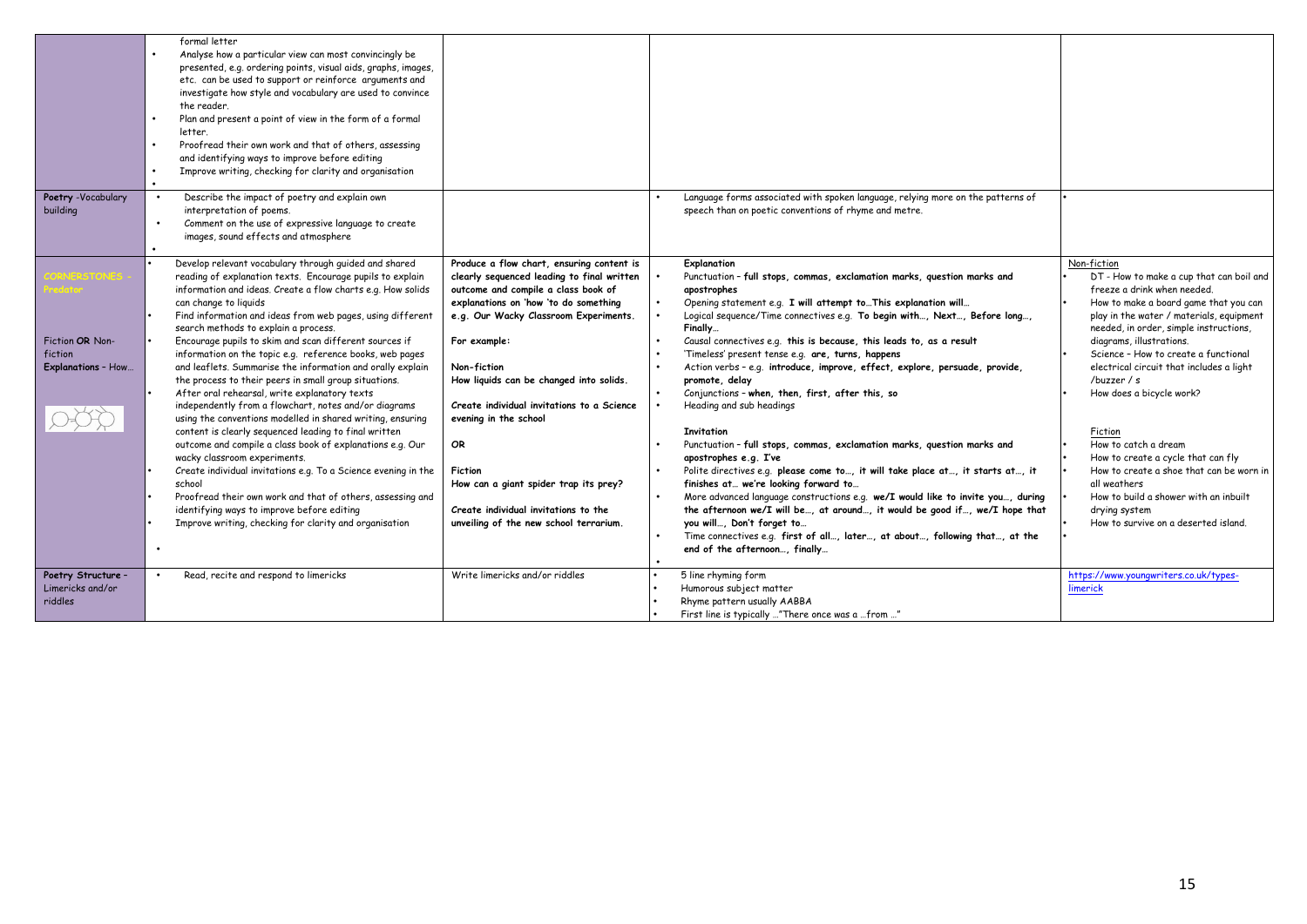### **Year 4 – Term 3 (Cycle 2)**

|                            | <b>Spelling</b>                                                                                                  |                                                                                    | Handwritina                                                                                                                                     | <b>ICT</b>                                               |
|----------------------------|------------------------------------------------------------------------------------------------------------------|------------------------------------------------------------------------------------|-------------------------------------------------------------------------------------------------------------------------------------------------|----------------------------------------------------------|
|                            |                                                                                                                  |                                                                                    | Produce handwriting which is clear and legible and may be cursive                                                                               | Explore and use appropriately the different              |
|                            | Use strategies including knowledge of word families, roots, morphology, derivations and graphic knowledge to     |                                                                                    |                                                                                                                                                 | forms of writing on-screen to interact with              |
|                            | spell words e.g. words with more complex patterns                                                                |                                                                                    |                                                                                                                                                 | others, e.g. websites, e-mails, blogs                    |
| Year 4 - Term 3            | Possible stimuli for Oracy, Reading and Writing                                                                  | <b>Written Outcome</b>                                                             | Language Features/Continuum                                                                                                                     | <b>Exemplar Links with Framework</b>                     |
| Focus                      |                                                                                                                  |                                                                                    |                                                                                                                                                 |                                                          |
|                            | Analyse a range of newspaper articles identifying the                                                            | Discussion: Consider different sides of                                            | Punctuation - full stops, commas, exclamation marks, question marks and                                                                         | Geography - should we be shopping                        |
| <b>CORNERSTONES</b>        | main points and supporting information e.g. visual clues                                                         | an argument e.g. on a local topical                                                | apostrophes                                                                                                                                     | locally or travelling to buy our food?                   |
| - Tremors                  | Develop relevant vocabulary through guided and shared                                                            | subject; based on notes gathered from                                              | Expressive language to engage reader / viewer                                                                                                   | Effects of this on the local town?                       |
|                            | reading of newspaper articles                                                                                    | several sources                                                                    | Precise clear language to give information                                                                                                      | Geography - The decision to stop                         |
|                            | Watch and listen to third person reports such as news                                                            |                                                                                    | Introduction to simple paragraphing                                                                                                             |                                                          |
| Non-fiction                | or sports reports on television or radio. Recount the                                                            | Information: Write an independent report                                           | Headings, sub-headings                                                                                                                          | certain bus routes in our locality.                      |
| <b>Discussion/Report</b>   | information to peers.                                                                                            | for the local newspaper summarising                                                | Present tense (The argument is written in the timeless present tense. This might                                                                | Geography - Wind turbines in rural                       |
|                            | Explore the expression of different views through                                                                | reasons for choices in an article e.g.                                             | change to the past if historical background to the issue was being given. If                                                                    | countryside - Good or bad?                               |
| <b>Informative</b>         | discussion, role play and drama.                                                                                 | the impact of a new housing development                                            | predictions are being made the tense might change to the future).                                                                               | Music - No money to help pay for music                   |
| <b>Article for the</b>     | Gather ideas to plan for writing, categorising ideas                                                             | on the community                                                                   | The writer uses repetition of words, phrases and concepts deliberately, for                                                                     | / instrument lessons in school                           |
| local newspaper            | under headings e.g. for and against.                                                                             |                                                                                    | effect.                                                                                                                                         | PSE - decision to close the local                        |
|                            | Work in small groups to consider different sides of an<br>argument based on notes gathered from several sources. | Write a job advertisement e.g. asking<br>for a range of skilled craftsmen to build | Strong effective adjectives e.g. pollute, clutter, cramped, crowded.<br>Rhetorical questions e.g. How would you feel? How would you react? What | swimming pool.                                           |
|                            | Adopt a particular viewpoint and debate orally.                                                                  | the new estate.                                                                    | would you do?                                                                                                                                   | $PE - the impact of a new local running$                 |
|                            | Write an independent article for the local newspaper                                                             |                                                                                    | Opening Statements e.g. Firstly I will, This article will                                                                                       | club on young people.                                    |
|                            | summarising reasons for choices in an article e.g. The                                                           |                                                                                    | Factual sentence starters for information texts e.g. As a rule, Usually, They                                                                   | RE - The impact of a decision to close                   |
|                            | impact of a new housing development on the community.                                                            |                                                                                    | avoid because, This is a, Sometimes, Often, They are usually, It is                                                                             | down the local chapel.                                   |
| * * *<br>$* *$             | Include supporting evidence e.g. tables, diagrams,                                                               |                                                                                    | usually, They are never, It is never, Most                                                                                                      |                                                          |
|                            | images that add or summarise information.                                                                        |                                                                                    | Use of pronouns (I, we, us) to manipulate the reader to agree with the position                                                                 |                                                          |
|                            | Proofread their own work and that of others, assessing                                                           |                                                                                    | argued.                                                                                                                                         |                                                          |
|                            | and identifying ways to improve before editing                                                                   |                                                                                    | Use of emotive language i.e. words that will appeal to the reader's feelings,                                                                   |                                                          |
|                            | Improve writing, checking for clarity and organisation                                                           |                                                                                    | e.g. concern, unreasonable, should.                                                                                                             |                                                          |
|                            |                                                                                                                  |                                                                                    | Connectives e.g. without any warning, presently, after that, eventually                                                                         |                                                          |
|                            |                                                                                                                  |                                                                                    | Indirect speech e.g. he/she agreed that, he/she claimed, he/she went on                                                                         |                                                          |
| Advertisement              |                                                                                                                  |                                                                                    | to say, he/she also spoke of                                                                                                                    |                                                          |
|                            |                                                                                                                  |                                                                                    |                                                                                                                                                 |                                                          |
|                            |                                                                                                                  |                                                                                    | Advertisement                                                                                                                                   |                                                          |
|                            |                                                                                                                  |                                                                                    | Starting sentences with a verb e.g. Imagine, Find out                                                                                           |                                                          |
|                            |                                                                                                                  |                                                                                    | Persuasive statements e.g. it will, you will be,                                                                                                |                                                          |
|                            |                                                                                                                  |                                                                                    | Adjectives e.g. amazing, incredible, attractive, unique                                                                                         |                                                          |
|                            |                                                                                                                  |                                                                                    |                                                                                                                                                 |                                                          |
| Poetry -                   | Perform and read free verse                                                                                      |                                                                                    | Rhythm and Rhyme                                                                                                                                |                                                          |
| <b>Vocabulary building</b> | Describe poem's impact and explain own interpretation                                                            |                                                                                    |                                                                                                                                                 |                                                          |
|                            | Shared reading of poems                                                                                          |                                                                                    |                                                                                                                                                 |                                                          |
|                            | Express opinions, likes and dislikes                                                                             |                                                                                    |                                                                                                                                                 |                                                          |
| <b>CORNERSTONES</b>        | Encourage pupils to listen carefully to myths or legends                                                         | Adopt the role of a character from a                                               | First Tense                                                                                                                                     | History - Diary of King Arthur - Sword                   |
| - Gods and                 | and ask relevant questions to reinforce and build on<br>understanding e.g. characterisation, language features,  | story, play, myth or legend. Write a diary<br>describing another key character     | Punctuation - full stops, commas and apostrophes e.g. he'd<br>Adverbs to start a sentence e.g. anyway, lately, luckily                          | in The Stone, Twm Sion Cati / Sion Cwilt<br>/ Robin Hood |
| <b>Mortals</b>             | effects, dialogue, what's inferred and structure. Discuss                                                        | focusing on effective characterisation.                                            | Adverbs to describe actions e.g. boldly, caringly, clumsily, accidentally, firmly                                                               | Music - The Sorcerer's Apprentice                        |
|                            | relevant information and key ideas e.g. How did the                                                              |                                                                                    | Simple connectives e.g. but, so, then, because, when                                                                                            | Geography - The Town Mouse and the                       |
|                            | chosen character feel? What led to the day's events?                                                             |                                                                                    | Speech like phrases e.g. By the way, I hope that, I think that                                                                                  | Country Mouse                                            |
|                            | Shared reading of a myth or legend, encouraging pupils to                                                        |                                                                                    | Adjectives to describe characters e.g. caring, bold, gentle, nasty                                                                              |                                                          |
| Fiction - Recount          | use understanding of sentence structure and punctuation                                                          | Write a review of the literature studied.                                          | old, thin, young, curly, kind, brave, untidy                                                                                                    |                                                          |
| <b>Diary</b>               | to make meaning                                                                                                  |                                                                                    | Adjectives to describe settings e.g. drab, rural, mysterious, bleak                                                                             |                                                          |
|                            | Accurately identify the main points and supporting                                                               |                                                                                    | Reorientation e.g. a closing statement that may include elaboration (I hope he                                                                  |                                                          |
|                            | information in the myth/legend e.g. highlighting,                                                                |                                                                                    | continues to defend my kingdom from danger as he did today)                                                                                     |                                                          |
|                            | annotating key words/features                                                                                    |                                                                                    | Evoke senses - 'The foul smell of smoke lingered in his hair.'                                                                                  |                                                          |
|                            | Independent and shared reading of diary extracts to                                                              |                                                                                    | Verbs are used when expressing opinions, e.g. I think  I do believe They                                                                        |                                                          |
|                            | identify how they are organised and to discuss the key                                                           |                                                                                    | say that he / she                                                                                                                               |                                                          |
|                            | features e.g. how the verbs used for speech help you work                                                        |                                                                                    | Write in the past tense and in Chronological Order                                                                                              |                                                          |
|                            | out characters personality.                                                                                      |                                                                                    | To help the reader empathise with you use pronouns such as .I. We, Us, We're                                                                    |                                                          |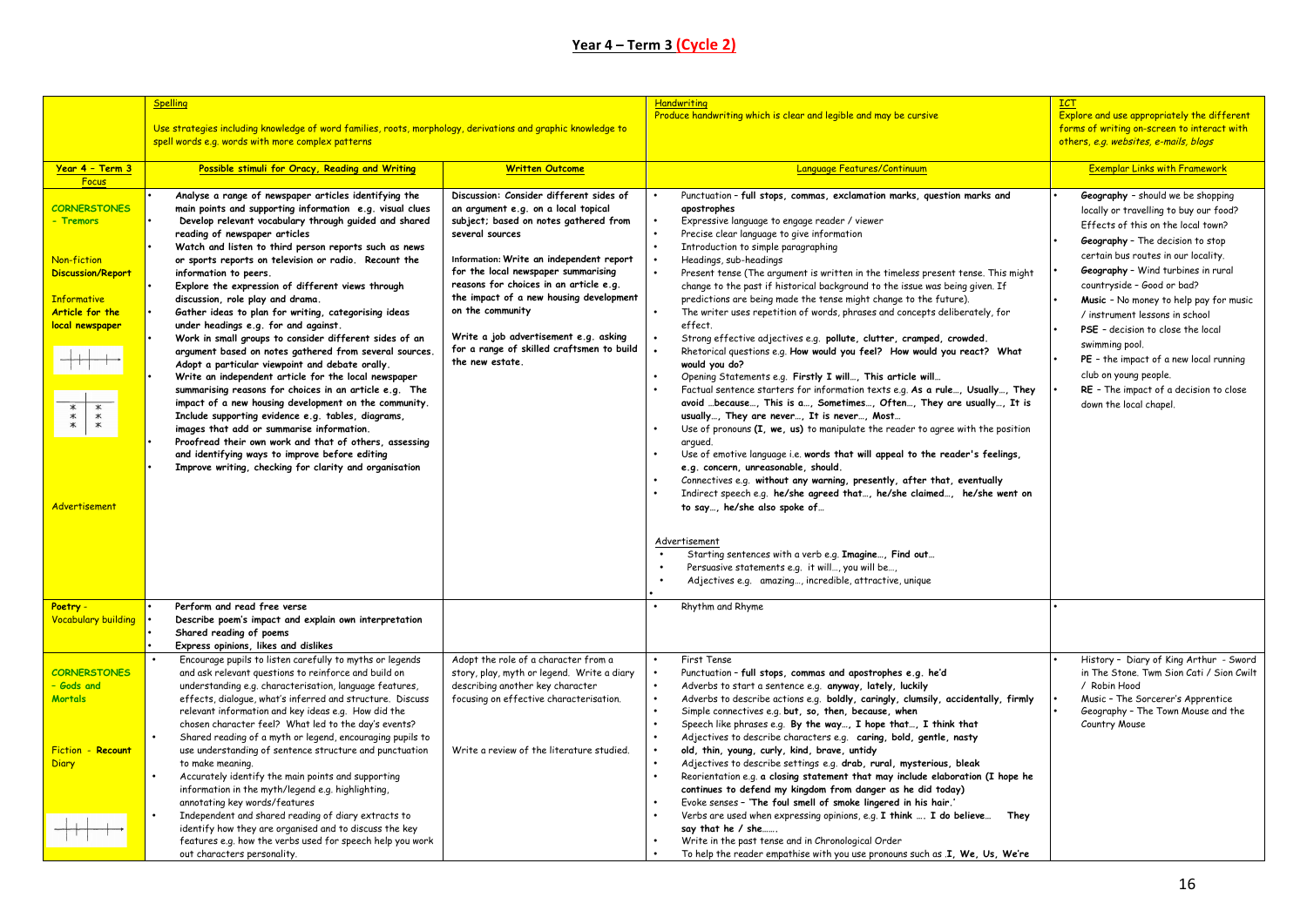| <b>Poetry Structure -</b><br><b>Tanka</b>     | Read and write Haiku and Tanka poetry                                                                                                                                                                                                                                                                                                                                                                                                                                                                                                                                                                                                                                                                                                                                                                                                                                                                                                                                                                                                                                                             | Simple sentences expressing an opinion                                                                      | • Tanka - 5 lines: syllable pattern 5, 7, 5, 7, 7.                                                                                                                                                                                                                                                                                                                                                                                                                                                                                                                                                                                                                                     | https://www.youngwriters.co.uk/types-<br>tanka-poem |
|-----------------------------------------------|---------------------------------------------------------------------------------------------------------------------------------------------------------------------------------------------------------------------------------------------------------------------------------------------------------------------------------------------------------------------------------------------------------------------------------------------------------------------------------------------------------------------------------------------------------------------------------------------------------------------------------------------------------------------------------------------------------------------------------------------------------------------------------------------------------------------------------------------------------------------------------------------------------------------------------------------------------------------------------------------------------------------------------------------------------------------------------------------------|-------------------------------------------------------------------------------------------------------------|----------------------------------------------------------------------------------------------------------------------------------------------------------------------------------------------------------------------------------------------------------------------------------------------------------------------------------------------------------------------------------------------------------------------------------------------------------------------------------------------------------------------------------------------------------------------------------------------------------------------------------------------------------------------------------------|-----------------------------------------------------|
| Fiction - Dialogue<br>with more<br>characters | Guided reading of dialogues to identify conventions for<br>punctuation and layout. Careful questioning to encourage<br>pupils to consider what dialogues reveal about characters'<br>feelings, actions and relationships.<br>Evaluate a range of dialogues, noting the effectiveness of<br>key features, such as; choice of vocabulary, use of<br>punctuation for effect e.g. exclamation mark and choice<br>of dialogue tags.<br>Listen to audio clips of dialogue. Discuss content and<br>important features of speech e.g. dialect, level of<br>formality. What effect does this have on the listener?<br>How do we portray the characters?<br>Plan and write a conversation between two fictional<br>characters from a story, highlighting a dilemma or<br>problem<br>Small groups to perform their dialogues to the class using<br>props. Experiment with varying the pitch and tone of<br>their voice as appropriate.<br>Proofread their own work and that of others, assessing<br>and identifying ways to improve before editing<br>Improve writing, checking for clarity and organisation | Write a conversation between two<br>fictional characters from a story,<br>highlighting a dilemma or problem | Use appropriate and relevant vocabulary for the task e.g. greetings, level of<br>formality<br>Punctuation - full stops, commas, exclamation marks, question marks, speech<br>marks and apostrophes e.g. I've<br>Use dialogue to increase the tension, (move the story forward if within a narrative)<br>and reveal character' relationships to one another.<br>Punctuation: quotation marks, commas, explanation marks<br>Dialoque tags other than "said" e.g. agreed, argued, begged, giggled, screamed,<br>sobbed, yelled, replied<br>Connectives e.g. and, but, so, when, then, because, when, if, after, while, as<br>well as, also.<br>Apostrophes for omission e.g. she's, he's, |                                                     |
| <b>Book Review</b>                            | Role play, monologue describing another character from<br>the text.<br>Guided writing to model key features of a diary and how<br>to include main ideas with supporting details.<br>Use evidence collected to write a diary. Adopt the role of<br>a character and write a diary describing another key<br>character from a story, play, myth or legend; focusing on<br>effective<br>characterisation<br>Proofread their own work and that of others, assessing<br>and identifying ways to improve before editing<br>Improve writing, checking for clarity and organisation                                                                                                                                                                                                                                                                                                                                                                                                                                                                                                                        |                                                                                                             | and I'm.<br>Personal language including thoughts and feelings.<br>Rhetorical questions e.g. Have you ever ?<br>Speculative sentence starters e.g. I wonder if<br>Other sentence starters e.g. I felt so, Sometimes, At times, At least                                                                                                                                                                                                                                                                                                                                                                                                                                                 |                                                     |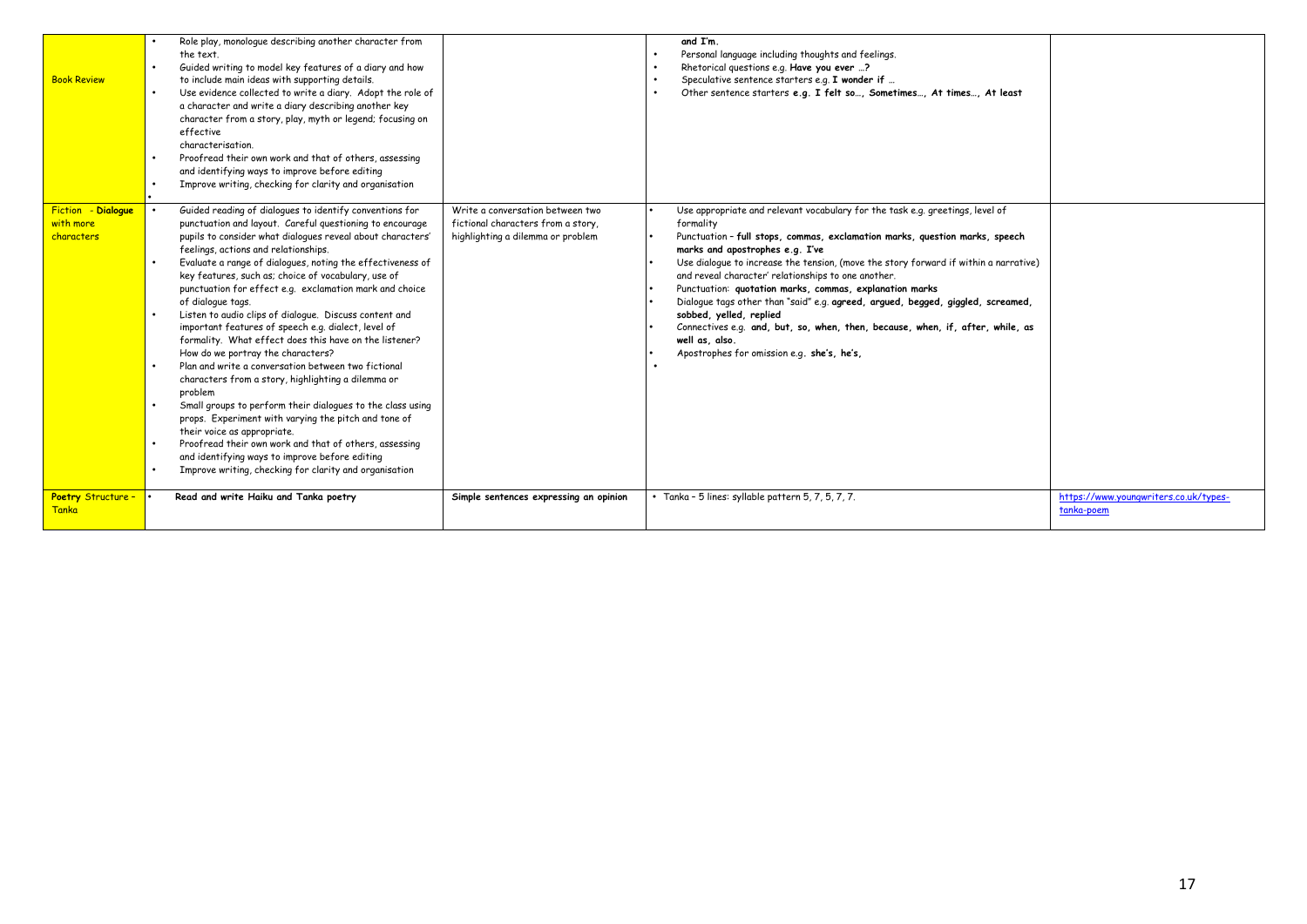### **Year 5 – Term 2 (Cycle 2)**

| Spelling                                                                                                                                                                                                                                                                                                                                                                                                                                                                                                                                                                                                                                                                                                                                                                                                                                                                                                                                                                                                                                                                                                                                                                                                                                                                                                                      |                                                                                                                                                                                                                                                                                                                                                                                                                                                                 | Handwriting                                                                                                                                                                                                                                                                                                                                                                                                                                                                                                                                                                                                                                                                                                                                                                                                                                                                                                                                                                                              | <b>ICT</b><br>Explore the layout of web pages to create material using available tools                                                                                                                                                                                                                                                                                                                                                                                                     |
|-------------------------------------------------------------------------------------------------------------------------------------------------------------------------------------------------------------------------------------------------------------------------------------------------------------------------------------------------------------------------------------------------------------------------------------------------------------------------------------------------------------------------------------------------------------------------------------------------------------------------------------------------------------------------------------------------------------------------------------------------------------------------------------------------------------------------------------------------------------------------------------------------------------------------------------------------------------------------------------------------------------------------------------------------------------------------------------------------------------------------------------------------------------------------------------------------------------------------------------------------------------------------------------------------------------------------------|-----------------------------------------------------------------------------------------------------------------------------------------------------------------------------------------------------------------------------------------------------------------------------------------------------------------------------------------------------------------------------------------------------------------------------------------------------------------|----------------------------------------------------------------------------------------------------------------------------------------------------------------------------------------------------------------------------------------------------------------------------------------------------------------------------------------------------------------------------------------------------------------------------------------------------------------------------------------------------------------------------------------------------------------------------------------------------------------------------------------------------------------------------------------------------------------------------------------------------------------------------------------------------------------------------------------------------------------------------------------------------------------------------------------------------------------------------------------------------------|--------------------------------------------------------------------------------------------------------------------------------------------------------------------------------------------------------------------------------------------------------------------------------------------------------------------------------------------------------------------------------------------------------------------------------------------------------------------------------------------|
|                                                                                                                                                                                                                                                                                                                                                                                                                                                                                                                                                                                                                                                                                                                                                                                                                                                                                                                                                                                                                                                                                                                                                                                                                                                                                                                               |                                                                                                                                                                                                                                                                                                                                                                                                                                                                 |                                                                                                                                                                                                                                                                                                                                                                                                                                                                                                                                                                                                                                                                                                                                                                                                                                                                                                                                                                                                          |                                                                                                                                                                                                                                                                                                                                                                                                                                                                                            |
| Possible stimuli for Oracy, Reading and Writing                                                                                                                                                                                                                                                                                                                                                                                                                                                                                                                                                                                                                                                                                                                                                                                                                                                                                                                                                                                                                                                                                                                                                                                                                                                                               | <b>Written Outcome</b>                                                                                                                                                                                                                                                                                                                                                                                                                                          | Language Features/Continuum                                                                                                                                                                                                                                                                                                                                                                                                                                                                                                                                                                                                                                                                                                                                                                                                                                                                                                                                                                              | <b>Exemplar Links with Framework</b>                                                                                                                                                                                                                                                                                                                                                                                                                                                       |
| Look at a range of explanation texts; discussing and<br>identifying key features of layout, text, language and<br>supporting details e.g. graphs<br>Watch a documentary on the chosen topic and make<br>notes/summarise key points. Discuss the use of language and<br>the speakers' viewpoints. Was the speakers' viewpoint<br>supported by factual evidence? How do we know?<br>Research for further information on the chosen topic e.g. in<br>reference books, on the web, through discussion with<br>members of the public.<br>Compile the evidence and prepare an oral explanation of the<br>process from own notes.<br>Independently plan, compose, edit and refine explanatory<br>texts, using reading as a source, focusing on clarity. Explain<br>'how' something happens, documenting the process e.g. How<br>volcanoes erupt.<br>Compile a class book e.g. Natural Disasters and explore in<br>groups and as a class different ways to present the<br>information,<br>Proofread their own work and that of others, assessing it and<br>making appropriate recommendations for improvement;<br>edit/redraft work to show progression.<br>Revise and improve writing, explaining why they have made<br>changes<br>Create individual invitations e.g. To the unveiling of the new<br>reference in the school library | Individually research and plan a page<br>for a reference book on one aspect of<br>a class topic.<br>Compile a class reference book e.g.<br>Natural Disasters.<br>Create individual invitations to<br>parents, governors etc. to the unveiling<br>to the new reference section in the<br>school library, where the book will be<br>displayed.<br>For example:<br>Non-fiction - How volcanoes erupt.<br>Fiction - How future inventions will<br>change the world. | Explanation<br>Logical sequence/Time connectives e.g. To begin with,<br>Next, Before long, Finally<br>Opening statements e.g. This explanation is designed to<br>Causal connectives e.g. this is because, this leads to, as a<br>result<br>'Timeless' present tense e.g. are, turns, happens<br>Action verbs - e.g. introduce, improve, effect, explore,<br>persuade, provide, promote, delay<br>Conjunctions - when, then, first, after this, so<br>Heading and sub headings<br><b>Invitation</b><br>Polite directives e.g. please come to, it will take place<br>at, it starts at, it finishes at we're looking forward<br>to, it will be,<br>More advanced language constructions e.g. we/I would like to<br>invite you, during the afternoon we/I will be, at<br>around, it would be good if, we/I hope that you will,<br>Don't forget to, you are welcome to provide<br>suggestions<br>Time connectives e.g. first of all, later, at about,<br>following that, at the end of the afternoon, finally | Non-Fiction<br>Geography<br>How volcanoes work<br>What causes Earthquake<br>The causes and effects of coastal erosion<br>Science<br>The effects of smoking on the lungs / heart<br>How the digestive system works<br>How the heart and blood circulation works<br>How bacteria and viruses affect the human body<br>How are glass bottles recycled<br>Fiction<br>How we will live in the future<br>How to build a space shuttle in the back garden                                         |
| Read, recite and respond to Cinquains<br>Use actions, sound effects and dramatic interpretation to<br>perform cinquains                                                                                                                                                                                                                                                                                                                                                                                                                                                                                                                                                                                                                                                                                                                                                                                                                                                                                                                                                                                                                                                                                                                                                                                                       | Write cinquains experimenting with<br>rhyme and syllabification.                                                                                                                                                                                                                                                                                                                                                                                                | Five-line poem<br>Syllable pattern for each line 2, 4, 6, 8, 2                                                                                                                                                                                                                                                                                                                                                                                                                                                                                                                                                                                                                                                                                                                                                                                                                                                                                                                                           | https://www.youngwriters.co.uk/types-cinquain                                                                                                                                                                                                                                                                                                                                                                                                                                              |
| Read a wide range of historical portraits, discussing and<br>annotating the use of language e.g. time connectives, legacy<br>statements and past tense.<br>Prepare for factual research by reviewing what is known and<br>unknown about the chosen historical character and which<br>resources are available for the task.<br>Work in small groups to skim and scan a range of sources e.g.<br>information from the web, television documentaries, audio<br>clips and texts to research a particular line of enquiry e.g.<br>characters' social standing, education, family tree and<br>personal traits. Write personal notes to record selected<br>information e.g. mindmaps, timelines, tables, flowcharts,<br>illustrations.<br>Group discussion on the selected information leading to the<br>planning of an oral presentation on the chosen topic to the<br>other members of the class. Each member of the group to<br>take some responsibility for completing the task well<br>Listen carefully to group oral presentations editing and<br>refining notes as applicable.<br>Individually draft a portrait of the historical character<br>based on the notes gathered from a range of different                                                                                                                          | Evaluate a range of evidence based on<br>notes gathered from different<br>sources to build an informative and<br>accurate portrait of a historical<br>character e.g. King Arthur                                                                                                                                                                                                                                                                                | Punctuation - full stops, commas, bullet points, exclamation<br>marks, question marks, speech marks and apostrophes<br>Time connectives e.g. during his early life, Soon<br>afterwards, Many years later, Towards the end of his life<br>Other starters e.g. As it happened, Once he/she had<br>Making statements e.g. One of the most interesting things<br>aboutwas<br>Legacy statements e.g. His/her life was, He /she will be<br>remembered for, His/her life was<br>Chronological order - 1st person<br>$\ddot{\phantom{0}}$<br>Past tense<br>Adjectives e.g. aggressive, bashful, dishonest, humble,<br>spiteful, impatient<br>Similes e.g. as stubborn as a mule, as tough as leather<br>Idioms e.g. the best of both worlds, see eye to eye<br>Comparative language to describe and differentiate e.g.<br>angrier, more anxious, smarter                                                                                                                                                         | Geography - Christopher Columbus / Sir Francis Drake Portrait of a<br>famous character - explorer of the North / South Pole, Eric Jones.<br>History - King Arthur / Owain Glyndwr / Santes Dwynwen / Alexander<br>Graham Bell<br>Twm Sion Cati / Sion Cwilt, Henry V111 / Queen Victoria, Santes Dwynwen<br>/ Guy Fawkes<br>Music - Portrait of a historical composer / performer - Louis Armstrong /<br>Tom Jones / Shirley Bassey<br>RE - Character from a Religious Story - Rama / Sita |
|                                                                                                                                                                                                                                                                                                                                                                                                                                                                                                                                                                                                                                                                                                                                                                                                                                                                                                                                                                                                                                                                                                                                                                                                                                                                                                                               | sources.                                                                                                                                                                                                                                                                                                                                                                                                                                                        | Use a variety of strategies to spell words with complex regular patterns, e.g. exercise, competition                                                                                                                                                                                                                                                                                                                                                                                                                                                                                                                                                                                                                                                                                                                                                                                                                                                                                                     | Produce legible, cursive handwriting with increasing fluency                                                                                                                                                                                                                                                                                                                                                                                                                               |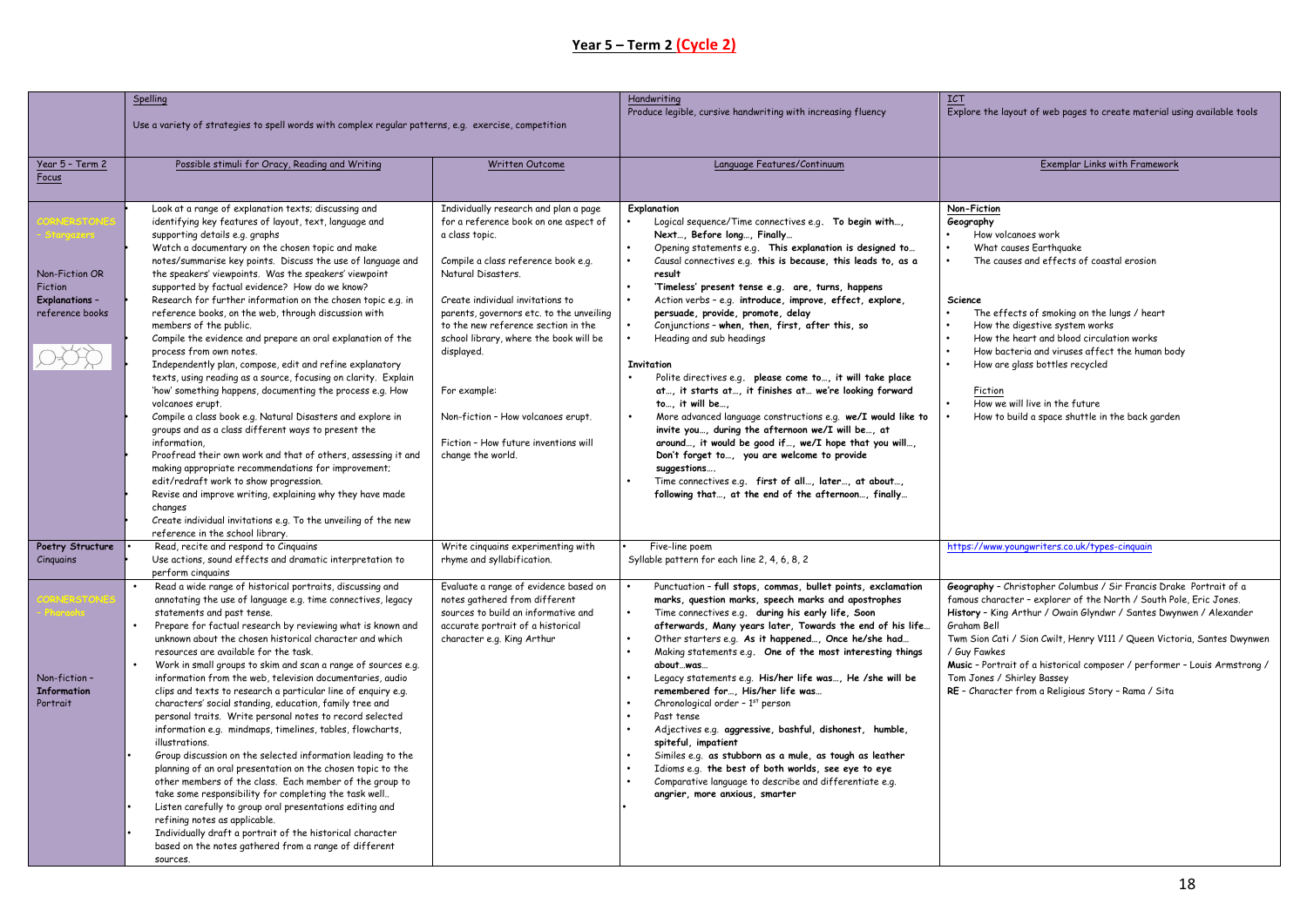| Fiction -<br><b>Dialoque</b>       | Proofread their own work and that of others, assessing it and<br>making appropriate recommendations for improvement;<br>edit/redraft work to show progression.<br>Revise and improve writing, explaining why they have made<br>changes<br>ICT: explore the layout of web pages to create material<br>using available tools<br>Analyse dialogues at particular points in stories and<br>summarise its purpose e.g. to explain plot, show character or<br>relationships.<br>Evaluate a range of dialogues, noting the effectiveness of key<br>features, such as the choice of vocabulary and sentence<br>construction for narrative to set the scene.<br>Discuss dialect in plays and unfamiliar language that is native<br>to a certain area or particular period of time in history.<br>Use role play to explore characters, setting and events in<br>stories. Use appropriate and relevant vocabulary for the task<br>e.g. greetings, level of formality,<br>Plan and write a series of short dialogues for different<br>purposes e.g. to explain plot, show character or relationships.<br>Proofread their own work and that of others, assessing it and<br>making appropriate recommendations for improvement;<br>edit/redraft work to show progression<br>Revise and improve writing, explaining why they have made<br>changes<br>• ICT: explore the layout of web pages to create material using<br>available tools | Write a series of short dialogues for<br>different purposes e.g. to explain<br>plot, show character or/and<br>relationships. | Use appropriate and relevant vocabulary for the task e.g.<br>greetings, level of formality<br>Use dialoque to increase the tension, move the story forward<br>and reveal character' relationships to one another<br>Punctuation - full stops, commas, bullet points, exclamation<br>marks, question marks, speech marks and apostrophes<br>Dialogue tags other than "said" e.g. admitted, answered,<br>bragged, confessed, demanded, , promised, pleaded,<br>sighed, whispered<br>Connectives e.g. and, but, so, when, then, because, when,<br>if, after, while, as well as, also., besides, even though<br>Apostrophes for omission e.g. they've, we've, couldn't,<br>wouldn't, shouldn't, didn't<br>Adjectives to set the scene e.g. blustery, sunny, wintery,<br>chilly, glorious, bleak, tranquil, secluded, scenic, dreary | History / Cwricwlwm Cymreig -<br>King Arthur and Merlin his magician<br>Matholwch King of Ireland, Bendigeidfran the Giant, Branwen his sister<br>discussing the period leading to the wedding and Branwen's hardship in<br>Ireland, Bendigeidfran's anger and his journey to save his sister. Efnisien's<br>anger at being betrayed and his attack on Matholwch's men / horses.<br>Bedd Gelert - Prince Llywelyn discussing the horrific day when he killed<br>Gelert the dog<br>Religious Education - St David in Llanddewi<br><b>Geography</b> - where in the world)<br>History (other cultures/tribes)<br>Texts: The rainforest story book by Rosalind Kerven -<br>conversations between characters who live in the disappearing<br>rain forest and the mysterious transformations of Jaquar-Man.<br>The Great Kapok Tree by : Lynne Cherry - Conversation between the tree<br>cutter and the animals who plead with him to stop destroying their home.<br>http://www.rainforest-alliance.org.uk/kids/stories<br>Music: Peter and the Wolf, The Pied Piper of Hamlin (Robert Browning<br>illustrated by Kate Greenaway<br>www.lancsnqfl.ac.uk/curriculum/literacy/lit_site//Pied_Piper/start.htm |
|------------------------------------|--------------------------------------------------------------------------------------------------------------------------------------------------------------------------------------------------------------------------------------------------------------------------------------------------------------------------------------------------------------------------------------------------------------------------------------------------------------------------------------------------------------------------------------------------------------------------------------------------------------------------------------------------------------------------------------------------------------------------------------------------------------------------------------------------------------------------------------------------------------------------------------------------------------------------------------------------------------------------------------------------------------------------------------------------------------------------------------------------------------------------------------------------------------------------------------------------------------------------------------------------------------------------------------------------------------------------------------------------------------------------------------------------------------------------|------------------------------------------------------------------------------------------------------------------------------|---------------------------------------------------------------------------------------------------------------------------------------------------------------------------------------------------------------------------------------------------------------------------------------------------------------------------------------------------------------------------------------------------------------------------------------------------------------------------------------------------------------------------------------------------------------------------------------------------------------------------------------------------------------------------------------------------------------------------------------------------------------------------------------------------------------------------------|------------------------------------------------------------------------------------------------------------------------------------------------------------------------------------------------------------------------------------------------------------------------------------------------------------------------------------------------------------------------------------------------------------------------------------------------------------------------------------------------------------------------------------------------------------------------------------------------------------------------------------------------------------------------------------------------------------------------------------------------------------------------------------------------------------------------------------------------------------------------------------------------------------------------------------------------------------------------------------------------------------------------------------------------------------------------------------------------------------------------------------------------------------------------------------------------------|
| Poetry -<br>Vocabulary<br>building | Explain the use of unusual language choices and effects e.g.<br>metaphor and personification; comment on how this effects<br>imagery.                                                                                                                                                                                                                                                                                                                                                                                                                                                                                                                                                                                                                                                                                                                                                                                                                                                                                                                                                                                                                                                                                                                                                                                                                                                                                    |                                                                                                                              |                                                                                                                                                                                                                                                                                                                                                                                                                                                                                                                                                                                                                                                                                                                                                                                                                                 |                                                                                                                                                                                                                                                                                                                                                                                                                                                                                                                                                                                                                                                                                                                                                                                                                                                                                                                                                                                                                                                                                                                                                                                                      |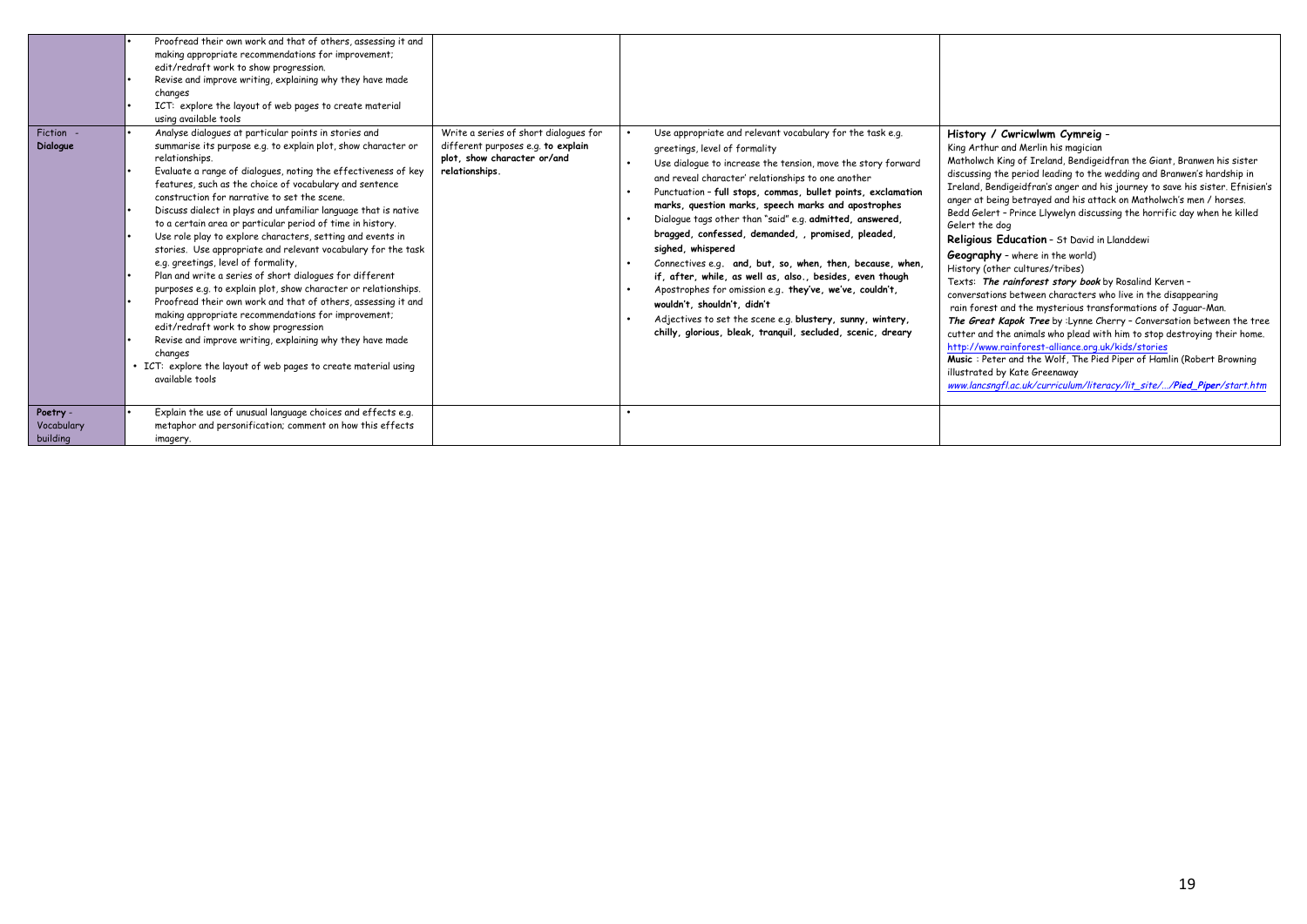|                          | <b>Spelling</b>                                                                                                                                       |                                                                                    | <b>Handwriting</b>                                                                                                       | <b>ICT</b>                                                                             |
|--------------------------|-------------------------------------------------------------------------------------------------------------------------------------------------------|------------------------------------------------------------------------------------|--------------------------------------------------------------------------------------------------------------------------|----------------------------------------------------------------------------------------|
|                          |                                                                                                                                                       |                                                                                    | Produce legible, cursive handwriting with increasing fluency                                                             | Explore the layout of web pages to create                                              |
|                          |                                                                                                                                                       |                                                                                    |                                                                                                                          | material using available tools                                                         |
|                          | Use a variety of strategies to spell words with complex regular patterns, e.g. exercise, competition                                                  |                                                                                    |                                                                                                                          |                                                                                        |
| Year 5 - Term 3          | <b>Oracy, Reading and Writing</b><br><b>Written Outcome</b>                                                                                           |                                                                                    | <b>Language Features</b>                                                                                                 | <b>Exemplar Links with Framework</b>                                                   |
| <b>Focus</b>             |                                                                                                                                                       |                                                                                    |                                                                                                                          |                                                                                        |
|                          | Create mind maps on a chosen topic to plan for writing e.g. The effects of                                                                            | Following research write a persuasive letter                                       | Simple present tense                                                                                                     | Geography - Improving the local town for young                                         |
| <b>CORNERSTONES</b>      | pollution                                                                                                                                             | on an emotive topic e.g. Letter from a school                                      | Phrases using 'that' e.g. It appears that, There is no doubt                                                             | people - skate park / leisure park / cinema /                                          |
| - Darwin's               | Small group discussion on the chosen topic e.g. The main causes of                                                                                    | child in Victorian times (Maestir School) to                                       | that                                                                                                                     | bowling alley /retail shops / outlet                                                   |
| <b>Delights</b>          | pollution and what can be done to prevent further damage to the<br>environment.                                                                       | persuade councillors to allow them to speak<br>Welsh and to abolish the Welsh Not. | Punctuation - full stops, commas, bullet points, exclamation<br>marks, question marks, speech marks and apostrophes      | Persuasive formal letter to oppose a new local<br>development                          |
|                          | Listen carefully to others and make connections with what they are                                                                                    |                                                                                    | Select appropriate style and vocabulary                                                                                  | History - Letter from a school child in Victorian                                      |
|                          | learning and already know. Encourage pupils to ask relevant                                                                                           |                                                                                    | Adverbs of time to aid sequencing e.g. now, then, tonight,                                                               | times (Maestir School) to persuade councillors to                                      |
| Non-fiction-             | questions/make comments to reinforce understanding.                                                                                                   |                                                                                    | tomorrow, yesterday, daily                                                                                               | allow them to speak Welsh and to abolish the                                           |
| <b>Persuasion</b>        | Research information from a wide range of media using strategies for                                                                                  |                                                                                    | Rhetorical questions e.g. Isn't it clear that? Does anyone really                                                        | Welsh Not.                                                                             |
| <b>Formal Letter</b>     | skimming to locate the main points, key words and phrases. Download any<br>useful information to use in their writing later, highlighting parts which |                                                                                    | believe?                                                                                                                 | Local workmen write a formal letter to persuade<br>the Master to reduce the taxes.     |
| <b>Writing</b>           | are of significance.                                                                                                                                  |                                                                                    | Sentence starters e.g. As I see it, Clearly, In my opinion<br>Connectives e.g. even though, besides, however, as well as | Rebecca Riots - Formal letter to persuade                                              |
|                          | Construct an argument in note form to persuade others and present the                                                                                 |                                                                                    | Opening e.g. I wish to express, I would like to inform you                                                               | dignitaries of the unfairness of the toll charges.                                     |
|                          | case to the class, answering questions clearly and as logically possible.                                                                             |                                                                                    | that, I would like to thank you for                                                                                      | Science / Geography- effects of pollution on                                           |
|                          | Draft and write individual letters on emotive topics, including relevant                                                                              |                                                                                    | Phrases to finish of e.g. Lastly, I would like to say, I believe                                                         | wildlife / effects of a development on the local                                       |
|                          | details to support the argument/point of view.<br>Proofread their own work and that of others, assessing it and making                                |                                                                                    | that, Finally, It is my belief that, I look forward to hearing<br>from you, Thank you once again for                     | village / wildlife<br>Formal letter to voice concern and to persuade                   |
|                          | appropriate recommendations for improvement; edit/redraft work to                                                                                     |                                                                                    | Useful expressions e.g. I wonder if, I would be grateful if, I                                                           | others of the negative effects of pollution.                                           |
|                          | show progression                                                                                                                                      |                                                                                    | hope that                                                                                                                | PSE - Closing the local swimming pool -                                                |
|                          | Revise and improve writing, explaining why they have made changes                                                                                     |                                                                                    | Phrases followed by a comma e.g. Firstly, secondly,                                                                      | argument for and against using persuasive                                              |
|                          |                                                                                                                                                       |                                                                                    | Phrases to provide evidence e.g. For example, My evidence to<br>support this is                                          | writing.                                                                               |
|                          |                                                                                                                                                       |                                                                                    |                                                                                                                          |                                                                                        |
| Non-fiction OR           | Read and analyse a range of explanatory texts . Use a general statement                                                                               | Create diagrams e.g. flow charts to                                                | Punctuation - full stops, commas, bullet points, exclamation                                                             | Non-fiction                                                                            |
| <b>Fiction</b>           | to introduce the topic and clear steps or phases on a process explained                                                                               | summarise or make notes of stages in a                                             | marks, question marks, speech marks and apostrophes                                                                      | Science - Comparing the growth of a plant in                                           |
| <b>Explanation</b>       | logically and in order; investigating and noting features of impersonal style                                                                         | process, ensuring items are clearly                                                | Opening statements e.g. This explanation is designed to                                                                  | different environments - daylight and                                                  |
| Why something<br>happens | e.g. complex sentences; passive voice; technical vocabulary<br>Summarise processes following practical activities and collate evidence in             | sequenced.                                                                         | Logical sequence/Time connectives e.g. To begin with, After a<br>minute, When, At this point, Finally                    | darkness. Why temperature affects the<br>growth of bacteria on a piece of bread, food. |
|                          | flowcharts which summarise the sequence of events/actions                                                                                             | Use the assembled evidence to write an                                             | Causal connectives e.g. this is because, this leads to, as a                                                             | Effects of exercise on the heart - heart rate                                          |
|                          | Research a particular topic from a range of sources, including web based                                                                              | explanation of 'why' something happens                                             | result, therefore                                                                                                        | at rest and after exercise. The water cycle -                                          |
|                          | information.                                                                                                                                          |                                                                                    | Other useful phrases e.g. this causes, this helps, this                                                                  | condensation - kettle and tray experiment and                                          |
|                          | Discuss the information gathered with peers, building on ideas<br>Use techniques in planning writing e.g. mindmapping, sequencing, and                | For example:                                                                       | ensures, this must<br>'Timeless' present tense e.g. are, turns, happens                                                  | evaporation - water in a saucer / glass<br>measured over a period of time.             |
|                          | placemat activities.                                                                                                                                  | Non-fiction                                                                        | Action verbs - e.g. reduce, provide, support, direct, activate,                                                          | DT - Explaining how cogs and levers work -                                             |
|                          | In shared writing and independently plan, compose, edit and refine                                                                                    | Why are cogs and levers needed with                                                | expand, quide, maintain                                                                                                  | include diagrams and labelling.                                                        |
|                          | explanatory texts, using reading as a source, focusing on clarity. Explain                                                                            | certain designs?                                                                   | Heading and sub headings.                                                                                                | ICT - Systems and Control - Traffic lights -                                           |
|                          | 'why' something happens, documenting the process e.g. Why are cogs and                                                                                |                                                                                    |                                                                                                                          | sequencing.                                                                            |
|                          | levers needed within certain designs<br>Independently plan, compose, edit and refine explanatory texts, using                                         | OR                                                                                 |                                                                                                                          | Fiction                                                                                |
|                          | reading as a source, focusing on clarity. Explain 'why' something happens,                                                                            | Fiction                                                                            |                                                                                                                          | Why do Aliens invade other planets / Why did                                           |
|                          | documenting the process e.g. Why are cogs and levers needed within                                                                                    | Why do heroes always win in stories?                                               |                                                                                                                          | Aliens take over our village?                                                          |
|                          | certain designs.                                                                                                                                      |                                                                                    |                                                                                                                          |                                                                                        |
|                          | Explore different ways to present the information, revising, improving<br>and explaining why changes have been made.                                  |                                                                                    |                                                                                                                          |                                                                                        |
|                          | Proofread their own work and that of others, assessing it and making                                                                                  |                                                                                    |                                                                                                                          |                                                                                        |
|                          | appropriate recommendations for improvement; edit/redraft work to                                                                                     |                                                                                    |                                                                                                                          |                                                                                        |
|                          | show progression.                                                                                                                                     |                                                                                    |                                                                                                                          |                                                                                        |
|                          | Revise and improve writing, explaining why they have made changes                                                                                     |                                                                                    |                                                                                                                          |                                                                                        |
|                          | ICT: explore the layout of web pages to create material using available<br>tools                                                                      |                                                                                    |                                                                                                                          |                                                                                        |
|                          |                                                                                                                                                       |                                                                                    |                                                                                                                          |                                                                                        |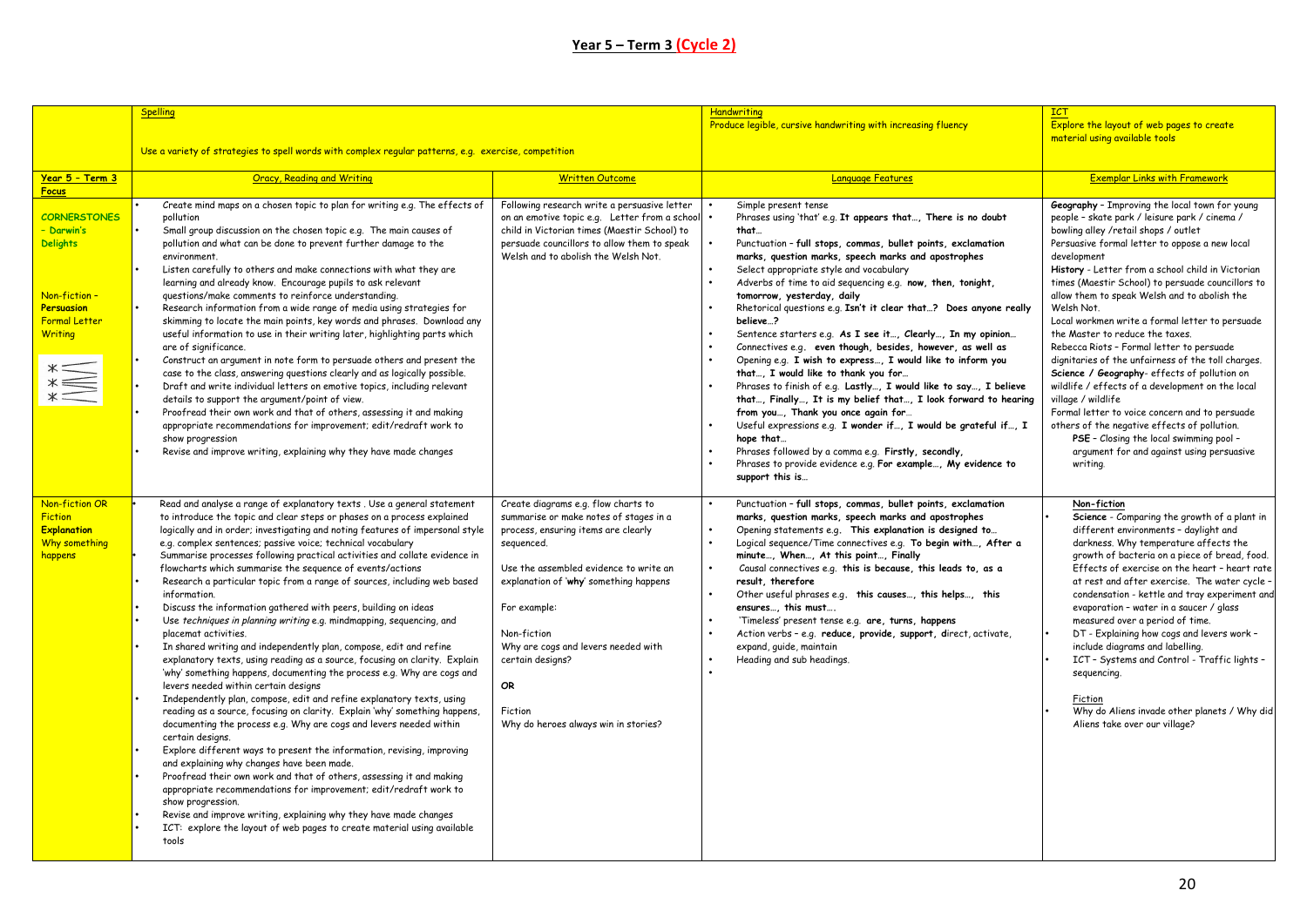| Poetry -                                                                                              | Compare different forms of Free Verse and describe impact.                                                                                                                                                                                                                                                                                                                                                                                                                                                                                                                                                                                                                                                                                                                                                                                                                                                                                                                                                                                                                                                                                                                                                                                                                                                                                                                                                                                                                                                                       |                                                                                                                                                                                                                                                                                                                                          |                                                                                                                                                                                                                                                                                                                                                                                                                                                                                                                                                                                                                                                                                                                                                                                                                                                                                                                                                                                                                                                                                                                                                                                                                  |                                                                                                                                                                                                                                                                                                                                                                                                                                                                                                                                                                                                                                                                                                                                                                                                                                                                                                                                                                                                                                                                                                                                                                    |
|-------------------------------------------------------------------------------------------------------|----------------------------------------------------------------------------------------------------------------------------------------------------------------------------------------------------------------------------------------------------------------------------------------------------------------------------------------------------------------------------------------------------------------------------------------------------------------------------------------------------------------------------------------------------------------------------------------------------------------------------------------------------------------------------------------------------------------------------------------------------------------------------------------------------------------------------------------------------------------------------------------------------------------------------------------------------------------------------------------------------------------------------------------------------------------------------------------------------------------------------------------------------------------------------------------------------------------------------------------------------------------------------------------------------------------------------------------------------------------------------------------------------------------------------------------------------------------------------------------------------------------------------------|------------------------------------------------------------------------------------------------------------------------------------------------------------------------------------------------------------------------------------------------------------------------------------------------------------------------------------------|------------------------------------------------------------------------------------------------------------------------------------------------------------------------------------------------------------------------------------------------------------------------------------------------------------------------------------------------------------------------------------------------------------------------------------------------------------------------------------------------------------------------------------------------------------------------------------------------------------------------------------------------------------------------------------------------------------------------------------------------------------------------------------------------------------------------------------------------------------------------------------------------------------------------------------------------------------------------------------------------------------------------------------------------------------------------------------------------------------------------------------------------------------------------------------------------------------------|--------------------------------------------------------------------------------------------------------------------------------------------------------------------------------------------------------------------------------------------------------------------------------------------------------------------------------------------------------------------------------------------------------------------------------------------------------------------------------------------------------------------------------------------------------------------------------------------------------------------------------------------------------------------------------------------------------------------------------------------------------------------------------------------------------------------------------------------------------------------------------------------------------------------------------------------------------------------------------------------------------------------------------------------------------------------------------------------------------------------------------------------------------------------|
| Vocabulary                                                                                            |                                                                                                                                                                                                                                                                                                                                                                                                                                                                                                                                                                                                                                                                                                                                                                                                                                                                                                                                                                                                                                                                                                                                                                                                                                                                                                                                                                                                                                                                                                                                  |                                                                                                                                                                                                                                                                                                                                          |                                                                                                                                                                                                                                                                                                                                                                                                                                                                                                                                                                                                                                                                                                                                                                                                                                                                                                                                                                                                                                                                                                                                                                                                                  |                                                                                                                                                                                                                                                                                                                                                                                                                                                                                                                                                                                                                                                                                                                                                                                                                                                                                                                                                                                                                                                                                                                                                                    |
| <b>building</b>                                                                                       |                                                                                                                                                                                                                                                                                                                                                                                                                                                                                                                                                                                                                                                                                                                                                                                                                                                                                                                                                                                                                                                                                                                                                                                                                                                                                                                                                                                                                                                                                                                                  |                                                                                                                                                                                                                                                                                                                                          |                                                                                                                                                                                                                                                                                                                                                                                                                                                                                                                                                                                                                                                                                                                                                                                                                                                                                                                                                                                                                                                                                                                                                                                                                  |                                                                                                                                                                                                                                                                                                                                                                                                                                                                                                                                                                                                                                                                                                                                                                                                                                                                                                                                                                                                                                                                                                                                                                    |
| <b>CORNERSTONES</b><br>- Gallery Rebels<br>Fiction -<br>Recount<br><b>Diary</b><br><b>Book Review</b> | Encourage pupils to listen carefully to myths or legends and ask relevant<br>questions to reinforce and build on understanding e.g. characterisation,<br>language features, effects, dialogue, what's inferred and structure.<br>Discuss relevant information and key ideas e.g. How do different<br>characters perceive the main character?<br>Shared reading of a myth or legend, encouraging pupils to identify how<br>punctuation relates to sentence structure and how meaning is<br>constructed in complex sentences.<br>Small groups to brainstorm ideas and create a mind map or flowchart<br>showing how different characters perceive the main character<br>Identify with characters and make links with own experiences when<br>judging their actions.<br>Independent and shared reading of diary extracts to identify how they<br>are organised and to discuss the key features.<br>Guided writing to model how to write with a clear purpose e.g.<br>characterisation and how to expand main ideas with supporting reasons.<br>Look at complex sentence construction and when simple sentences are<br>needed for effect!<br>Collate the evidence and use planning to write a series of diary accounts<br>that highlight the key points from different character perspectives.<br>Proofread their own work and that of others, assessing it and making<br>appropriate recommendations for improvement; edit/redraft work to<br>show progression<br>Revise and improve writing, explaining why they have made changes | Consider the main character of a story.<br>myth or legend.<br>How do different characters perceive the<br>main character?<br>Adopt the role of 2 different characters<br>from the chosen literature and write 2<br>diary accounts that highlight key points<br>from different perspectives.<br>Write a review of the literature studied. | First Tense<br>Punctuation - full stops, commas, exclamation marks, question<br>marks and apostrophes<br>Adverbs to start a sentence e.g. eventually, thankfully, recently,<br>hopefully<br>Adverbs for action e.g. wisely, gratefully, spitefully, proudly,<br>instantly<br>Simple connectives e.g. but, so, then, because, when<br>Speech like phrases e.g. To be honest, I must tell you about,<br>In truth<br>Adjectives to describe characters e.g. cautious, stern, stubborn,<br>vicious, enthusiastic<br>Adjectives to describe settings e.g. colourful, gloomy, crowded,<br>peaceful,<br>Reorientation e.g. a closing statement that may include<br>elaboration (I hope I can defend my kingdom again from danger<br>as I did today)<br>Evoke senses - 'The foul smell of smoke lingered in his hair.'<br>Verbs are used when expressing opinions, e.g. I think  I do<br>believe They say that he / she<br>Write in the past tense and in Chronological Order"<br>To help the reader empathise with you use pronouns such as I, We,<br>Us. We're and I'm.<br>Personal language including thoughts and feelings.<br>Rhetorical questions e.g. Have you ever ?<br>Speculative sentence starters e.g. Maybe | History / Cwricwlwm Cymreig - King<br>Arthur and Merlin his magician Matholwch<br>King of Ireland, Bendigeidfran the Giant,<br>Branwen his sister discussing the period<br>leading to the wedding and Branwen's hardship<br>in Ireland, Bendigeidfran's anger and his<br>journey to save his sister. Efnisien's anger at<br>being betrayed and his attack on Matholwch's<br>men / horses. Bedd Gelert - Prince Llywelyn<br>discussing the horrific day when he killed<br>Gelert the dog<br>Religious Education - St David in<br><b>Llanddewi</b><br><b>Geography</b> - where in the world)<br>History (other cultures/tribes)<br>Texts: The rainforest story book by<br>Rosalind Kerven -<br>conversations between charaters who live in<br>the disappearing<br>rain forest and the mysterious<br>transformations of Jaquar- man<br>The Great Kapok Tree by : Lynne Cherry -<br>Conversation between the tree cutter and the<br>animals who plead with him to stop destroying<br>their home.<br>http://www.rainforest-<br>alliance.org.uk/kids/stories<br>Music: Peter and the Wolf, The Pied Piper<br>of Hamlin (Robert Browning illustrated by<br>Kate Greenaway |
|                                                                                                       |                                                                                                                                                                                                                                                                                                                                                                                                                                                                                                                                                                                                                                                                                                                                                                                                                                                                                                                                                                                                                                                                                                                                                                                                                                                                                                                                                                                                                                                                                                                                  |                                                                                                                                                                                                                                                                                                                                          |                                                                                                                                                                                                                                                                                                                                                                                                                                                                                                                                                                                                                                                                                                                                                                                                                                                                                                                                                                                                                                                                                                                                                                                                                  | www.lancsngfl.ac.uk/curriculum/literacy/lit<br>site//Pied Piper/start.htm                                                                                                                                                                                                                                                                                                                                                                                                                                                                                                                                                                                                                                                                                                                                                                                                                                                                                                                                                                                                                                                                                          |
| <b>Poetry Structure</b><br>- Rhyming Couplets                                                         | Read, recite and respond to rhyming couplets                                                                                                                                                                                                                                                                                                                                                                                                                                                                                                                                                                                                                                                                                                                                                                                                                                                                                                                                                                                                                                                                                                                                                                                                                                                                                                                                                                                                                                                                                     | Write rhyming couplets, for parts of a<br>poem that is longer than two lines long e.g.<br>at the end of a verse or stanza                                                                                                                                                                                                                | Two lines, each with the same metre and rhyme<br>Rhythm<br>Experiment with humour in the rhyme                                                                                                                                                                                                                                                                                                                                                                                                                                                                                                                                                                                                                                                                                                                                                                                                                                                                                                                                                                                                                                                                                                                   | Examples:<br>Cat in the window by Brian Morse                                                                                                                                                                                                                                                                                                                                                                                                                                                                                                                                                                                                                                                                                                                                                                                                                                                                                                                                                                                                                                                                                                                      |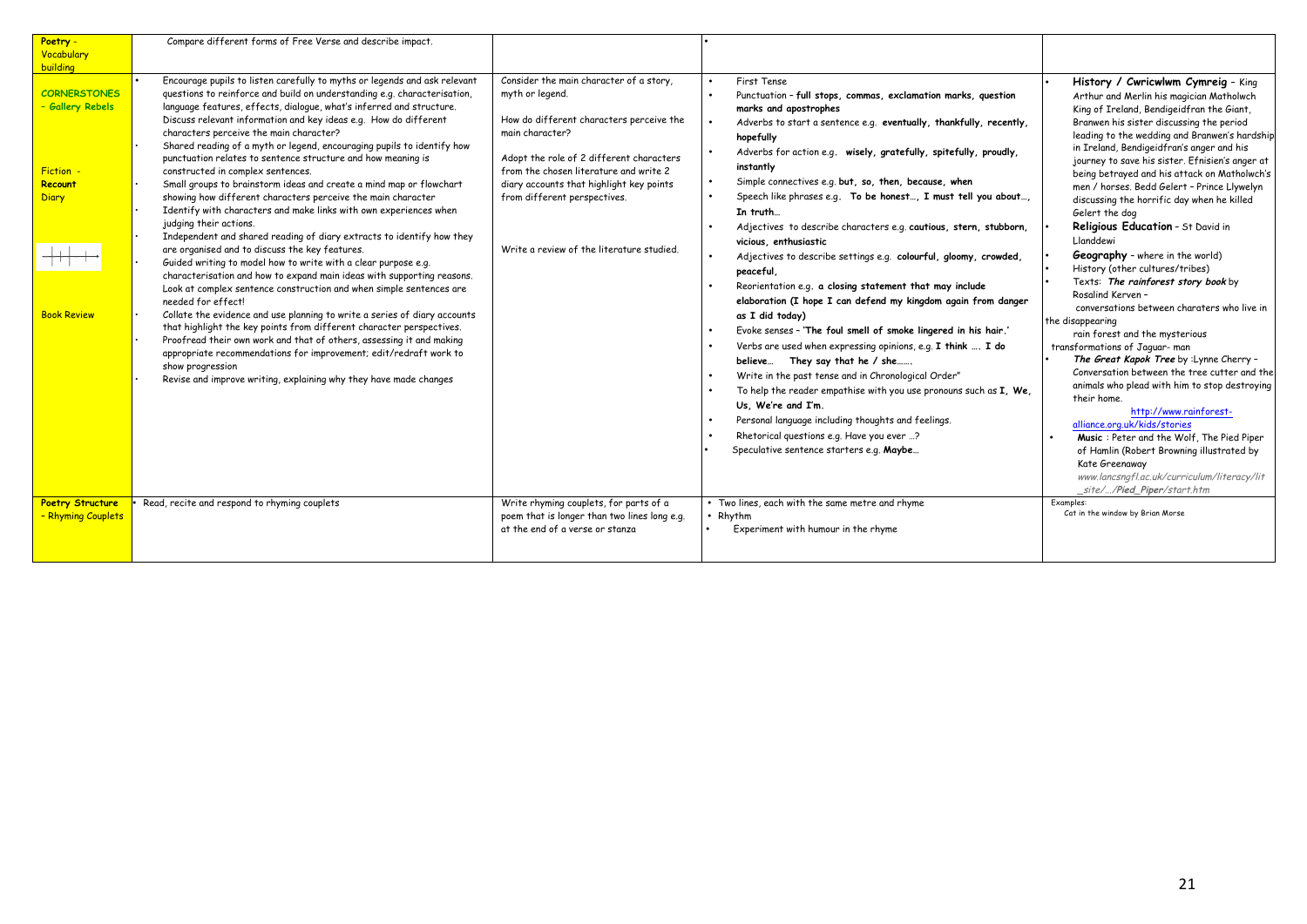### **Year 6 – Term 2 (Cycle 2)**

|                                                                                     | Spelling<br>Use strategies to spell correctly polysyllabic, complex and irregular words                                                                                                                                                                                                                                                                                                                                                                                                                                                                                                                                                                                                                                                                                                                                                                                                                                                                                                                                                                                                                                                                                                                                                                                                                                                                                                                                                                                                                                                                  |                                                                                                                                                                                                                                                                                                                                                               | Handwriting<br>Produce fluent and legible handwriting                                                                                                                                                                                                                                                                                                                                                                                                                                                                                                                                                                                                                                                                                                                                                                                                                                                                                                                                                                                                                                                                                                                                                                                                                                                                          | <b>ICT</b><br>Explore different ways to present work and use them<br>appropriately, e.g. moving image, slides, voice-over                                                                               |
|-------------------------------------------------------------------------------------|----------------------------------------------------------------------------------------------------------------------------------------------------------------------------------------------------------------------------------------------------------------------------------------------------------------------------------------------------------------------------------------------------------------------------------------------------------------------------------------------------------------------------------------------------------------------------------------------------------------------------------------------------------------------------------------------------------------------------------------------------------------------------------------------------------------------------------------------------------------------------------------------------------------------------------------------------------------------------------------------------------------------------------------------------------------------------------------------------------------------------------------------------------------------------------------------------------------------------------------------------------------------------------------------------------------------------------------------------------------------------------------------------------------------------------------------------------------------------------------------------------------------------------------------------------|---------------------------------------------------------------------------------------------------------------------------------------------------------------------------------------------------------------------------------------------------------------------------------------------------------------------------------------------------------------|--------------------------------------------------------------------------------------------------------------------------------------------------------------------------------------------------------------------------------------------------------------------------------------------------------------------------------------------------------------------------------------------------------------------------------------------------------------------------------------------------------------------------------------------------------------------------------------------------------------------------------------------------------------------------------------------------------------------------------------------------------------------------------------------------------------------------------------------------------------------------------------------------------------------------------------------------------------------------------------------------------------------------------------------------------------------------------------------------------------------------------------------------------------------------------------------------------------------------------------------------------------------------------------------------------------------------------|---------------------------------------------------------------------------------------------------------------------------------------------------------------------------------------------------------|
| Year 6 - Term 2<br>Focus                                                            | Oracy, Reading and Writing                                                                                                                                                                                                                                                                                                                                                                                                                                                                                                                                                                                                                                                                                                                                                                                                                                                                                                                                                                                                                                                                                                                                                                                                                                                                                                                                                                                                                                                                                                                               | Written Outcome                                                                                                                                                                                                                                                                                                                                               | Language Features                                                                                                                                                                                                                                                                                                                                                                                                                                                                                                                                                                                                                                                                                                                                                                                                                                                                                                                                                                                                                                                                                                                                                                                                                                                                                                              | <b>Exemplar Links with Framework</b>                                                                                                                                                                    |
| Non-Fiction<br><b>Explanations</b><br>Reference book/<br>PowerPoint<br>presentation | Read and analyse explanatory texts to identify key<br>features of explanation texts.<br>Create a mindmap on what they already know about the<br>chosen topic.<br>Research for information on the chosen topic, deciding on<br>which sources of information are most reliable/useful e.g.<br>contain more useful facts, illustrations<br>Summarise processes orally following practical activities<br>and choose how to collate evidence in order summarise<br>the sequence of events/actions e.g. annotated<br>illustrations, flowchart<br>Evaluate how explanations are presented in PowerPoint<br>presentations and discuss orally how they'd like their<br>finished presentations to look.<br>Discuss the use of images to support explanatory texts<br>e.g. flow chart, photographs, diagrams. How can these be<br>used in the PowerPoint?<br>Use the language conventions and grammatical features of<br>explanatory text to prepare a PowerPoint presentation to<br>inform parents and members of the community e.g. How<br>erosion occurs and invite them through formal written<br>invitations to an educational afternoon on the topic.<br>Create explanatory educational displays which include<br>pictures, diagrams, graphs and photographs to enhance<br>the invitees experience during the informative event.<br>Proofread their own work and that of others, assess and<br>evaluate it and make clear recommendations for<br>improvement; edit/redraft work to show progression<br>Reflect on, edit and redraft to improve their writing. | Prepare a PowerPoint presentation to inform parents<br>and members of the community e.g. How erosion occurs<br>and create invitations to an educational afternoon on<br>the topic.<br>Create explanatory educational displays which include<br>pictures, diagrams, graphs and photographs to enhance<br>the invitees experience during the informative event. | Explanation<br>Logical sequence/Time connectives e.g. To begin with<br>Next, Before long, Finally<br>Opening statements e.g. The purpose of this explanation is<br>to , Firstly I will, Following that I intend to<br>Causal connectives e.g. this is because, this leads to, as a<br>result<br>'Timeless' present tense e.g. <b>are, turns, happens</b><br>Action verbs - e.g. introduce, improve, effect, explore,<br>persuade, provide, promote, delay<br>Conjunctions - when, then, first, after this, so<br>Heading and sub headings<br>Punctuation - full stops, commas, bullet points, exclamation<br>marks, question marks, speech marks and apostrophes<br><b>Invitation</b><br>Polite directives e.g. please come to, it will take place at, it<br>starts at, it finishes at we're looking forward to, it will<br>be, we are/I am holding this event because<br>More advanced language constructions e.g. I/we would like to<br>invite you, During the afternoon I/we will be, at two o'clock<br>there will be, There will also be, The easiest way to get here<br>is, I expect that, It is anticipated that we will finish<br>around, If you can remember to<br>Time connectives e.g. first of all, later, at about,<br>following that, afterwards, next, we will, at the end<br>of the afternoon/evening, finally, | History - How did people cope when rationing was<br>introduced during World War 2<br>Science - How does the Water cycle work?<br>English - How to write a story<br>• English - How to research a topic  |
| Poetry<br>Appreciation                                                              | Interpret poems, explaining how the poet creates shades<br>of meaning<br>Justify own views and explain underlying themes                                                                                                                                                                                                                                                                                                                                                                                                                                                                                                                                                                                                                                                                                                                                                                                                                                                                                                                                                                                                                                                                                                                                                                                                                                                                                                                                                                                                                                 | Use language imaginatively to create amusing and<br>inventive poetry.                                                                                                                                                                                                                                                                                         | Pitch<br>Pace<br>Volume<br>Rhythm and expression                                                                                                                                                                                                                                                                                                                                                                                                                                                                                                                                                                                                                                                                                                                                                                                                                                                                                                                                                                                                                                                                                                                                                                                                                                                                               |                                                                                                                                                                                                         |
| Non-Fiction<br><b>Information</b><br>Portrait                                       | Read a wide and varied range of historical portraits to<br>secure understanding of the form, language conventions<br>and grammatical features of the genre. Consider the<br>effectiveness of the texts in conveying information and<br>ideas.<br>Class brainstorming session to pool known facts on a<br>chosen historical character.<br>Class discussion to consider how she/he was perceived by<br>others. What evidence do we have to support this?<br>Research further, locating evidence which provides<br>evidence of how the character was perceived by others<br>e.g. Henry V111 from the perspective of some of his<br>wives, Record findings in a table, summarising the<br>viewpoints of various characters in note form.<br>Record supporting evidence effectively e.g. timeline of                                                                                                                                                                                                                                                                                                                                                                                                                                                                                                                                                                                                                                                                                                                                                          | Write a series of portraits of an historical character<br>from different perspectives based on information<br>gathered from different sources e.g. Henry V111<br>from the perspective of some of his wives,                                                                                                                                                   | Time connectives e.g. At a young age, As a teenager<br>he/she , In 1878, at the age of  he/she , In his/her<br>final years<br>Other starters e.g. Sometimes he/she, what is clear is<br>that he/she, Nobody is sure why<br>Making statements e.g. One of the most remarkable facts<br>aboutwas, Another unusual thing aboutwas<br>Legacy statements e.g. His/her life was, He /she will be<br>remembered for, His/her life was He/She will never be<br>forgiven<br>Chronological order - 1st person<br>Punctuation - full stops, commas, bullet points, exclamation<br>marks, question marks, speech marks and apostrophes<br>Past tense<br>Adjectives e.g. ambitious, arrogant, bold, cautious,                                                                                                                                                                                                                                                                                                                                                                                                                                                                                                                                                                                                                               | History - Michael Jones from the perspective of<br>Lewis Jones, the Welsh People etc<br>History - Winston Churchill from the perspective of<br>his family, his fellow politicians, the dock workers etc |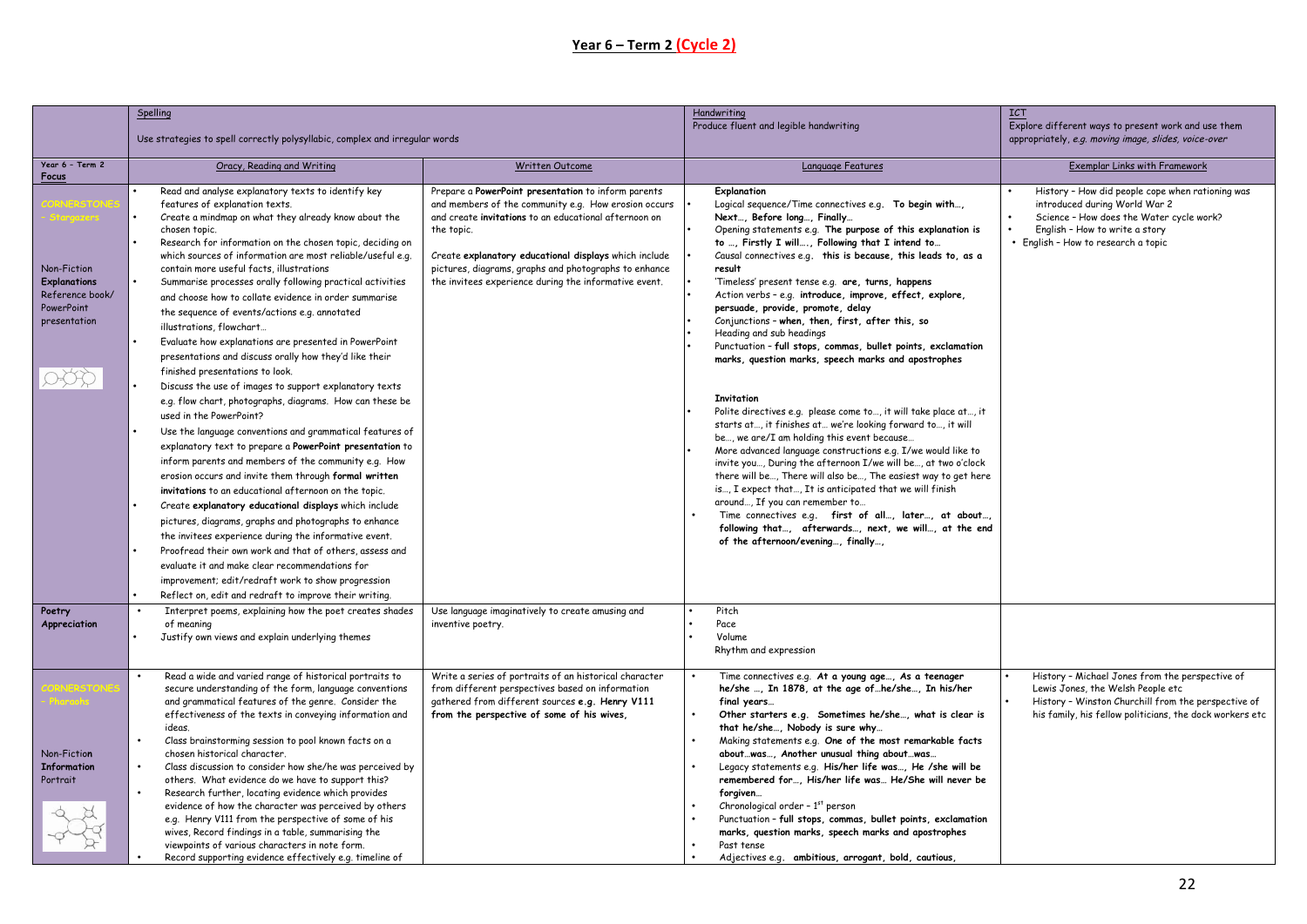|                             | events, significant dates<br>Use notes gathered to explore scenarios through<br>$\bullet$<br>sustained role play e.g. the events leading to the death<br>of one of Henry V111's wives.<br>Collate and consider the evidence gathered from<br>$\bullet$<br>different sources to draft and write a series of<br>portraits of the chosen historical character.<br>Proofread their own work and that of others, assess and<br>$\bullet$<br>evaluate it and make clear recommendations for<br>improvement; edit/redraft work to show progression<br>$\bullet$                                                                                                                                                                                                                                                                                                                                                                                                                                                                       |                                                                    | considerate, inconsiderate, defiant, disrespectful, hostile,<br>resilient.<br>Similes e.g. as tough as old boots, as poor as a church<br>mouse, as clean as a whistle<br>Idioms e.g. bite of more than he/she could chew,<br>Comparative language to describe and differentiate e.g.<br>angrier, more anxious, smarter, darker,<br>Expressing a viewpoint e.g. In my view, As I see it, It's<br>difficult to understand why I find it hard to believe                                                                                                                                                                                                                                                                                                                                                                                                                                 |                                                                                                                                                                                                                                                                                                                                                   |
|-----------------------------|--------------------------------------------------------------------------------------------------------------------------------------------------------------------------------------------------------------------------------------------------------------------------------------------------------------------------------------------------------------------------------------------------------------------------------------------------------------------------------------------------------------------------------------------------------------------------------------------------------------------------------------------------------------------------------------------------------------------------------------------------------------------------------------------------------------------------------------------------------------------------------------------------------------------------------------------------------------------------------------------------------------------------------|--------------------------------------------------------------------|---------------------------------------------------------------------------------------------------------------------------------------------------------------------------------------------------------------------------------------------------------------------------------------------------------------------------------------------------------------------------------------------------------------------------------------------------------------------------------------------------------------------------------------------------------------------------------------------------------------------------------------------------------------------------------------------------------------------------------------------------------------------------------------------------------------------------------------------------------------------------------------|---------------------------------------------------------------------------------------------------------------------------------------------------------------------------------------------------------------------------------------------------------------------------------------------------------------------------------------------------|
| Fiction - Script<br>writing | Reflect on, edit and redraft to improve their writing<br>Read and evaluate a range of plays, noting the<br>effectiveness of key features; including ellipses, layout,<br>descriptive language and instructional writing for stage<br>setting and/or for the actor.<br>Watch a play in a theatre or on television. Recount the<br>$\bullet$<br>plot and discuss what it revealed about characters'<br>feelings, motives and relationships. How did degrees of<br>formality within speech portray character relationships<br>within the play?<br>Re-enact the play in small groups, using appropriate and<br>relevant vocabulary for the task e.g. greetings, level of<br>formality,<br>Plan, write and perform a fictional play, including<br>$\bullet$<br>narrative to set the scene.<br>Proofread their own work and that of others, assess and<br>$\bullet$<br>evaluate it and make clear recommendations for<br>improvement; edit/redraft work to show progression<br>Reflect on, edit and redraft to improve their writing | Write and perform a play, including narrative to set the<br>scene. | Instructional writing e.g. for stage setting and/or for the<br>actor<br>Two or Three Acts - Every time the setting of the play<br>changes, a new scene is started<br>Description of setting at the beginning of each new scene<br>Ellipsis () to demonstrate that the person is thinking or<br>stuttering. It can also be used to develop suspense.<br>Present tense (used for setting scenes and describing actions)<br>Appropriate formality of speech<br>Character names should be bold and CAPITALS<br>Character names contained in stage directions should be<br>ITALIC AND CAPITALS<br>Dialogue is indented from the character name<br>Stage directions are to be in <i>italics</i><br>Stage directions within dialogue should be (in brackets and<br><i>italics</i> )<br>Punctuation - full stops, commas, bullet points, exclamation<br>marks, question marks and apostrophes | • History - The Court Case of one of Henry V111's wives<br>• History - King Arthur's Knights of the Round Table<br>meeting to arrange defending Camelot.<br>• History - Rebecca Riots and the Toll gate events.<br>• RE - The Good Samaritan and the man at the roadside.<br>• RE - Joseph and his brothers who trick and deceive<br>their father |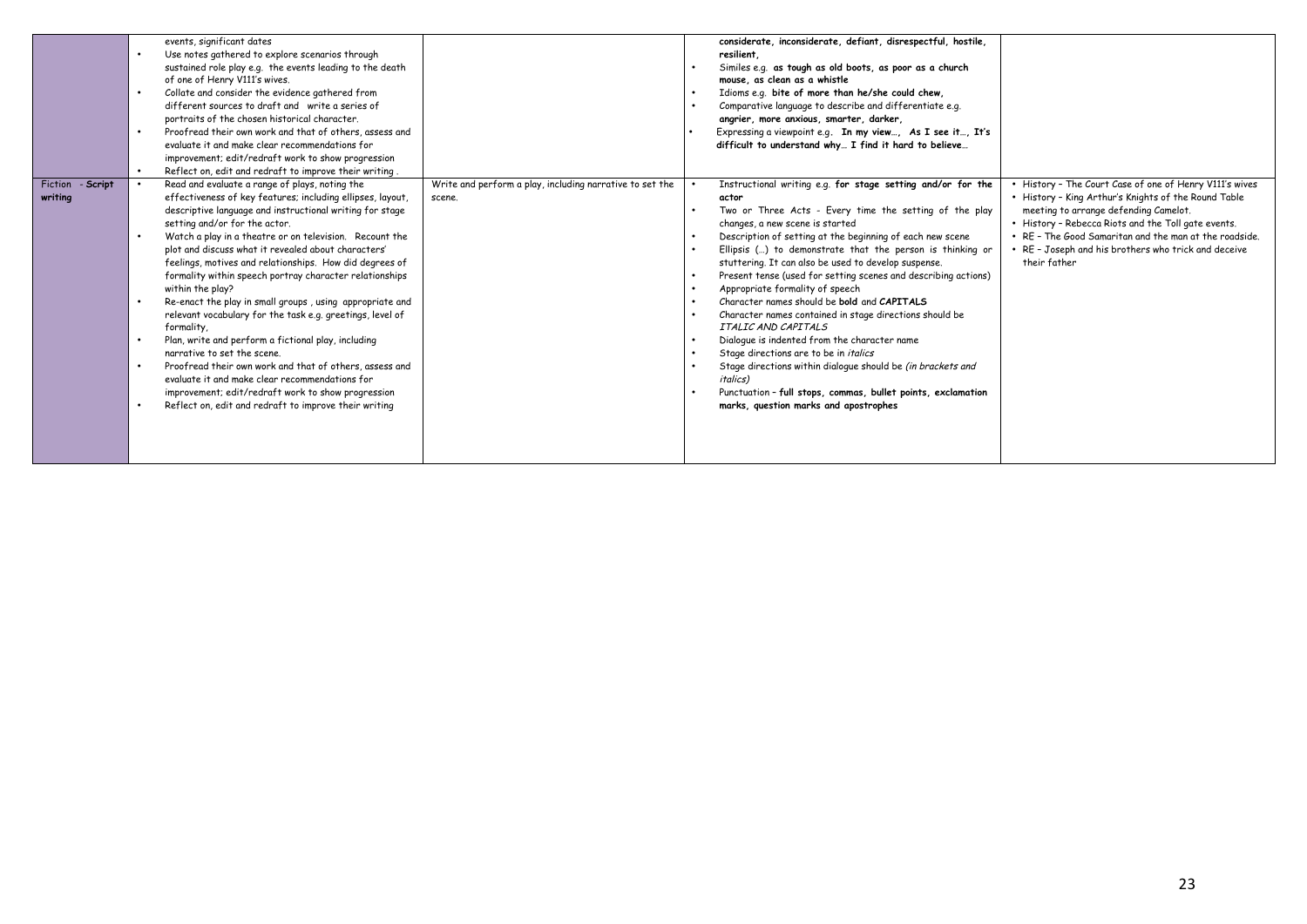|                                                                                                                              | <b>Spelling</b>                                                                                                                                                                                                                                                                                                                                                                                                                                                                                                                                                                                                                                                                                                                                                                                                                                                                                                                                                                                                                                                                                                                                                                                                                                                                                                                                                                                                                                                                                                                                                                                                                                                                                                               |                                                                                                                                                                                                                                                                                                                                                                        | <b>Handwriting</b><br>Produce fluent an d legible handwriting                                                                                                                                                                                                                                                                                                                                                                                                                                                                                                                                                                                                                                                                                                                                                                                                                                                                                                                                                                                                                                                                                                                                                                                                                                                                    | <b>ICT</b><br>Explore different ways to present work and use                                                                                                                                                                                                                         |
|------------------------------------------------------------------------------------------------------------------------------|-------------------------------------------------------------------------------------------------------------------------------------------------------------------------------------------------------------------------------------------------------------------------------------------------------------------------------------------------------------------------------------------------------------------------------------------------------------------------------------------------------------------------------------------------------------------------------------------------------------------------------------------------------------------------------------------------------------------------------------------------------------------------------------------------------------------------------------------------------------------------------------------------------------------------------------------------------------------------------------------------------------------------------------------------------------------------------------------------------------------------------------------------------------------------------------------------------------------------------------------------------------------------------------------------------------------------------------------------------------------------------------------------------------------------------------------------------------------------------------------------------------------------------------------------------------------------------------------------------------------------------------------------------------------------------------------------------------------------------|------------------------------------------------------------------------------------------------------------------------------------------------------------------------------------------------------------------------------------------------------------------------------------------------------------------------------------------------------------------------|----------------------------------------------------------------------------------------------------------------------------------------------------------------------------------------------------------------------------------------------------------------------------------------------------------------------------------------------------------------------------------------------------------------------------------------------------------------------------------------------------------------------------------------------------------------------------------------------------------------------------------------------------------------------------------------------------------------------------------------------------------------------------------------------------------------------------------------------------------------------------------------------------------------------------------------------------------------------------------------------------------------------------------------------------------------------------------------------------------------------------------------------------------------------------------------------------------------------------------------------------------------------------------------------------------------------------------|--------------------------------------------------------------------------------------------------------------------------------------------------------------------------------------------------------------------------------------------------------------------------------------|
|                                                                                                                              | Use strategies to spell correctly polysyllabic, complex and irregular words                                                                                                                                                                                                                                                                                                                                                                                                                                                                                                                                                                                                                                                                                                                                                                                                                                                                                                                                                                                                                                                                                                                                                                                                                                                                                                                                                                                                                                                                                                                                                                                                                                                   |                                                                                                                                                                                                                                                                                                                                                                        |                                                                                                                                                                                                                                                                                                                                                                                                                                                                                                                                                                                                                                                                                                                                                                                                                                                                                                                                                                                                                                                                                                                                                                                                                                                                                                                                  | them appropriately, e.g. moving image, slides,<br>voice-over                                                                                                                                                                                                                         |
| Year 6 - Term 3<br><b>Focus</b>                                                                                              | <b>Oracy, Reading and Writing</b>                                                                                                                                                                                                                                                                                                                                                                                                                                                                                                                                                                                                                                                                                                                                                                                                                                                                                                                                                                                                                                                                                                                                                                                                                                                                                                                                                                                                                                                                                                                                                                                                                                                                                             | <b>Written Outcome</b>                                                                                                                                                                                                                                                                                                                                                 | <b>Language Features</b>                                                                                                                                                                                                                                                                                                                                                                                                                                                                                                                                                                                                                                                                                                                                                                                                                                                                                                                                                                                                                                                                                                                                                                                                                                                                                                         | <b>Exemplar Links with Framework</b>                                                                                                                                                                                                                                                 |
| <b>CORNERSTONES</b><br>- Darwin's<br><b>Delights</b><br>Non-fiction-<br>Persuasion<br><b>Formal Letter</b><br><b>Writing</b> | Use a range of strategies to research and collate ideas on an emotive<br>topic. Record relevant facts and details for oral and written persuasive<br>arguments e.g. notes, diagrams, flowcharts.<br>Small group discussion on the chosen topic e.g. The main causes of<br>pollution and what can be done to prevent further damage to the<br>environment.<br>Listen carefully to others and make connections with what they are<br>learning and already know. Encourage pupils to ask relevant<br>questions/make comments to reinforce understanding.<br>Use internet searches carefully to find information on the chosen topic.<br>Use skimming strategies for gaining the gist of a text and scanning for<br>more detail when relevant.<br>Use reading to investigate conditionals, e.g. using ifthen, might, could,<br>would, and their persuasive uses<br>Recognise how persuasive texts are organised e.g. expression, emotive<br>language, developing points logically.<br>Prepare one side on an argument to debate a topic orally, using Standard<br>English and the conventions and language of debate. Pre-empting or<br>answering potential objections<br>Collate the evidence collected and refine and edit the information to<br>draft and write a persuasive letter which outlines an argument/point of<br>view. Pre-empting or answering potential objections<br>Proofread their own work and that of others, assess and evaluate it and<br>make clear recommendations for improvement; edit/redraft work to show<br>progression<br>Reflect on, edit and redraft to improve their writing<br>ICT: explore different ways to present work and use them appropriately,<br>e.g. moving image, slides, voice-over | Construct an argument in note form to<br>persuade others of a point of view and<br>present the case to the class or group e.g.<br>The effects of a new housing development<br>on the countryside.<br>Write a persuasive letter outlining your<br>argument e.g.to the local council                                                                                     | Simple present tense<br>Punctuation - full stops, commas, bullet points, exclamation<br>marks, question marks, speech marks and apostrophes<br>Phrases using 'that' e.g. It appears that, There is no doubt<br>that, I am convinced that, It is obvious that, There is no<br>doubt that<br>Select appropriate style and vocabulary<br>Adverbs of time to aid sequencing e.g. now, then, tonight,<br>tomorrow, yesterday, daily, yearly<br>Rhetorical questions e.g. Isn't it the case that? Isn't it any<br>wonder that?<br>Sentence starters e.g. As I see it, Clearly, In my opinion,<br>Inevitably, Obviously<br>Connectives e.g. in addition to, despite, contrary to<br>Openings e.g. It has come to my attention that, I am grateful<br>to you for, It is with regret that, I would like to inform you<br>that<br>Phrases to finish of e.g. In conclusion, In summary, It is my<br>sincere belief that<br>Closing remark e.g. Please do not hesitate to contact me, I<br>look forward to hearing from you<br>Useful expressions e.g. I trust that, I would be grateful if,<br>As I see it, It is for this reason that<br>Phrases followed by a comma e.g. In addition, Furthermore<br>Phrases to provide evidence e.g. For example, My evidence to<br>support this is, I would draw your attention to, I would refer<br>to | • Geography - The effects of a new housing<br>development on the countryside<br>• Geography - The need for a local skate park for<br>young people in the locality.<br>• History - Outlining an argument for re-opening<br>the old local rail track from Carmarthen to<br>Aberystwyth |
| Non-fiction OR<br><b>Fiction</b><br><b>Explanation why</b><br>something happens                                              | Read and analyse explanatory texts to identify key features of<br>explanation texts e.g. a general statement to introduce the topic and<br>clear steps or phases on a process explained logically and in order<br>Distinguish between explanatory texts, reports and recounts. Recognise<br>that some forms of writing might contain examples of various texts e.g.<br>recipes, brochures<br>Summarise processes following practical activities and collate evidence<br>in flowcharts which summarise the sequence of events/actions<br>Discuss the use of images to support explanatory texts e.g. flow chart,<br>photographs, diagrams<br>Contribute purposefully to group discussions about 'why' something<br>happens. Include supporting evidence to elaborate on key points<br>Read opening paragraphs to explanation, highlighting the key language<br>features e.g. use of 'timeless present tense, sequencing of ideas,<br>specific technical vocabulary<br>Use the language conventions and grammatical features of explanatory<br>text to write an explanation on the chosen topic e.g. Why it is important<br>to recycle household goods?<br>Proofread their own work and that of others, assess and evaluate it and<br>make clear recommendations for improvement; edit/redraft work to                                                                                                                                                                                                                                                                                                                                                                                                                          | Research and plan explanatory text on a<br>chosen topic e.g. Why it is important to<br>recycle household goods?<br>Use the assembled evidence to write an<br>explanation of 'why' something happens<br>For example:<br>Non-fiction<br>Why it is important to recycle household<br>goods?<br>OR<br>Fiction<br>Why will teachers no longer be required in<br>the future? | Logical sequence e.g. Firstly, To begin with, Finally,<br>Subsequently, when, next<br>Opening statements e.g. The purpose of this explanation is to ,<br>Firstly I will, Following that I intend to<br>Causal connectives e.g. this is because, this leads to, as a<br>result, therefore, Furthermore<br>Other useful phrases e.g. In addition, Everyone understands<br>that, Many people believe that, It is true to say<br>Punctuation - full stops, commas, bullet points, exclamation<br>marks, question marks, speech marks and apostrophes<br>'Timeless' present tense e.g. are, turns, happens<br>Action verbs - e.g. compile, monitor, interpret, reduce, modify,<br>formulate, increase, accelerate, adjust, produce, collect<br>Heading and sub headings<br>Labelled diagrams                                                                                                                                                                                                                                                                                                                                                                                                                                                                                                                                          | Non-fiction<br>Why do some books contain<br>qlossaries?<br>Why are trees needed?<br>Why does water evaporate?<br>Why does condensation collect on<br>some surfaces and not others?<br>Fiction<br>Why do giants only exist in Fairy<br>tales?                                         |